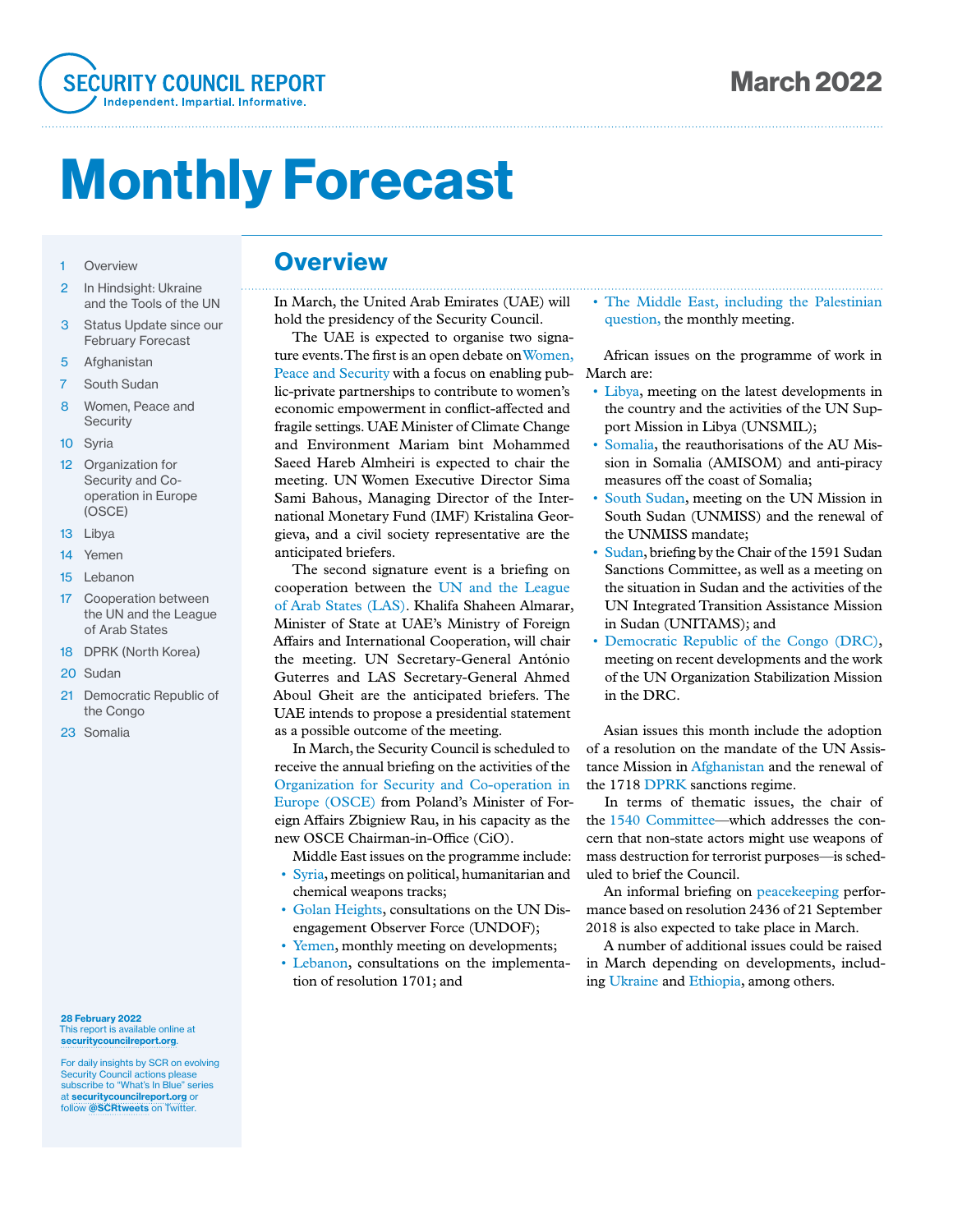# In Hindsight: Ukraine and the Tools of the UN

As Russia moved from massing troops on the border of eastern Ukraine to attacking Kyiv and other cities by land, sea and air over the course of 29 days, the Security Council remained highly focused on the situation in Ukraine. It convened for seven public meetings, including on the humanitarian situation. It voted on an Albanian-US draft condemning Russia's military operation on 25 February but failed to adopt it due to a Russian veto. And on 27 February, it adopted a resolution referring the situation to the General Assembly, acknowledging that the lack of unanimity among the Council's permanent members over the situation in Ukraine had prevented the Security Council from exercising its primary responsibility for the maintenance of international peace and security. (For more information on the meetings, see our 31 January, 16 February, 22 February, 25 February and 27 February *What's in Blue* stories.)

The UN Charter has taken centre stage in the Council's recent deliberations on Ukraine. Council members have couched their interventions in the language of the Charter, particularly Article 2, which states that international disputes should be settled in a peaceful way and that all members shall refrain "in their international relations from the threat or use of force against the territorial integrity or political independence of any state, or in any other manner inconsistent with the purposes of the United Nations". Before Russia invaded Ukraine, members focused their statements in the Chamber on the need to de-escalate and pursue dialogue and diplomacy, staying largely within Chapter VI tools for the pacific settlement of disputes.

Some members suggested that the buildup of troops on Ukraine's border could be seen as a threat to international peace and security within the context of Article 39 of the Charter, which allows the Security Council to determine the existence of any threat to the peace. Although Article 39 falls under Chapter VII (the coercive instruments in the Council's toolkit), these members couched their remarks in the context of prevention consistent with Article 33 of the Charter, which calls on parties to a dispute to seek a solution through negotiations and other peaceful means. However, no specific suggestions were made for direct Council involvement in resolving the situation through peaceful means.

As it became clear that Russia was about to deploy troops to the two breakaway regions in eastern Ukraine, members began to characterise Russia's actions as a clear violation of the fundamental principles of the UN Charter. At the Council's 21 February meeting, held immediately after Russian President Vladimir Putin signed a decree recognising the independence of the so-called Donetsk and Luhansk People's Republics, the US said that an attack on Ukraine is "an attack on the UN, an attack on every sovereign member state and on the UN Charter". Other members such as Kenya referred to the growing trend of powerful states violating international law with little regard, stating that "multilateralism lies on its deathbed tonight".

In a 22 February statement, the Secretary-General declared that "the decision of the Russian Federation to recognize the so-called 'independence' of certain areas of Donetsk and Luhansk regions is a violation of the territorial integrity and sovereignty of Ukraine". He went on to stress that the principles of the UN Charter were not an "a la carte menu" that could be applied selectively. As the Council met on 23 February and the Secretary-General appealed to Putin to stop his troops from attacking Ukraine, Russia announced its

"special military operation" and began its attack on Kyiv and other Ukrainian cities.

As members became aware that an attack had been launched, the tone of their interventions changed. The UK described the attack as "unprovoked" and "unjustified", while Ireland said that "the path for diplomacy" was now closed. In notifying the Council of Russia's latest actions, the Russian ambassador cited Article 51 of the UN Charter, which provides for "the inherent right of individual or collective self-defence if an armed attack occurs against a Member of the United Nations". Russia has cited defence of the two breakaway republics and self-defence in the light of threats against itself as grounds for applying Article 51. However, legal experts have doubts about the legal justifications for Russia's attack on Ukraine based on Article 51.

In response to the Russian attack, Albania and the US produced a draft resolution with an explicit Chapter VII reference as well as language associated with Chapter VII. This draft, which was put in blue, condemned Russia's aggression against Ukraine and its decision to recognise the independence of the so-called Donetsk and Luhansk People's Republics. It seems that in response to China's preference for a Chapter VI resolution, the draft resolution was revised in an apparent effort to convince China to abstain, rather than cast a veto with Russia. The determination that the situation in Ukraine constituted a clear breach of international peace and security and that Russia had committed acts of aggression, as well as the reference to the Council acting under Chapter VII, was removed.

In addition, while retaining language from the UN Charter, the revised draft softened the Council's response. It "deplored" rather than "condemned" Russia's "aggression against Ukraine in violation of Article 2 (4) of the UN Charter" and its recognition "of certain areas of Donetsk and Luhansk regions of Ukraine as a violation of the territorial integrity and sovereignty of Ukraine and inconsistent with the principles of the Charter of the United Nations." It seems that these changes succeeded in convincing China to abstain rather than veto the resolution. It may also have persuaded at least one other member to abstain, ultimately leaving Russia as the only member voting against the resolution. While the original Albanian-US draft did not contain any enforcement measures, a Chapter VII resolution is often the gateway towards adopting measures such as sanctions or the use of force. Eleven members voted for the text, while China, India and the United Arab Emirates (UAE) abstained.

During the explanation of vote, Norway said that in the "spirit of the Charter, Russia should abstain from voting". This was an oblique reference to Article 27(3), which states that on decisions under Chapter VI, and under paragraph 3 of Article 52, "a party to the dispute shall abstain from voting". Over the years, there have been at least 10 cases of "voluntary abstention" where a country has chosen to abstain or not to participate in a vote because of its involvement in a dispute. But this provision of the Charter, which in practice appears to be voluntary rather than obligatory, has not been used in 62 years. The last case of a country recusing itself from a vote, in keeping with Article 27 (3), was in 1960. With what appeared to be a Chapter VI resolution on the table, it seems members could have raised the issue of Russia's participation in the vote, invoking this Charter article. But there appears to be little appetite, particularly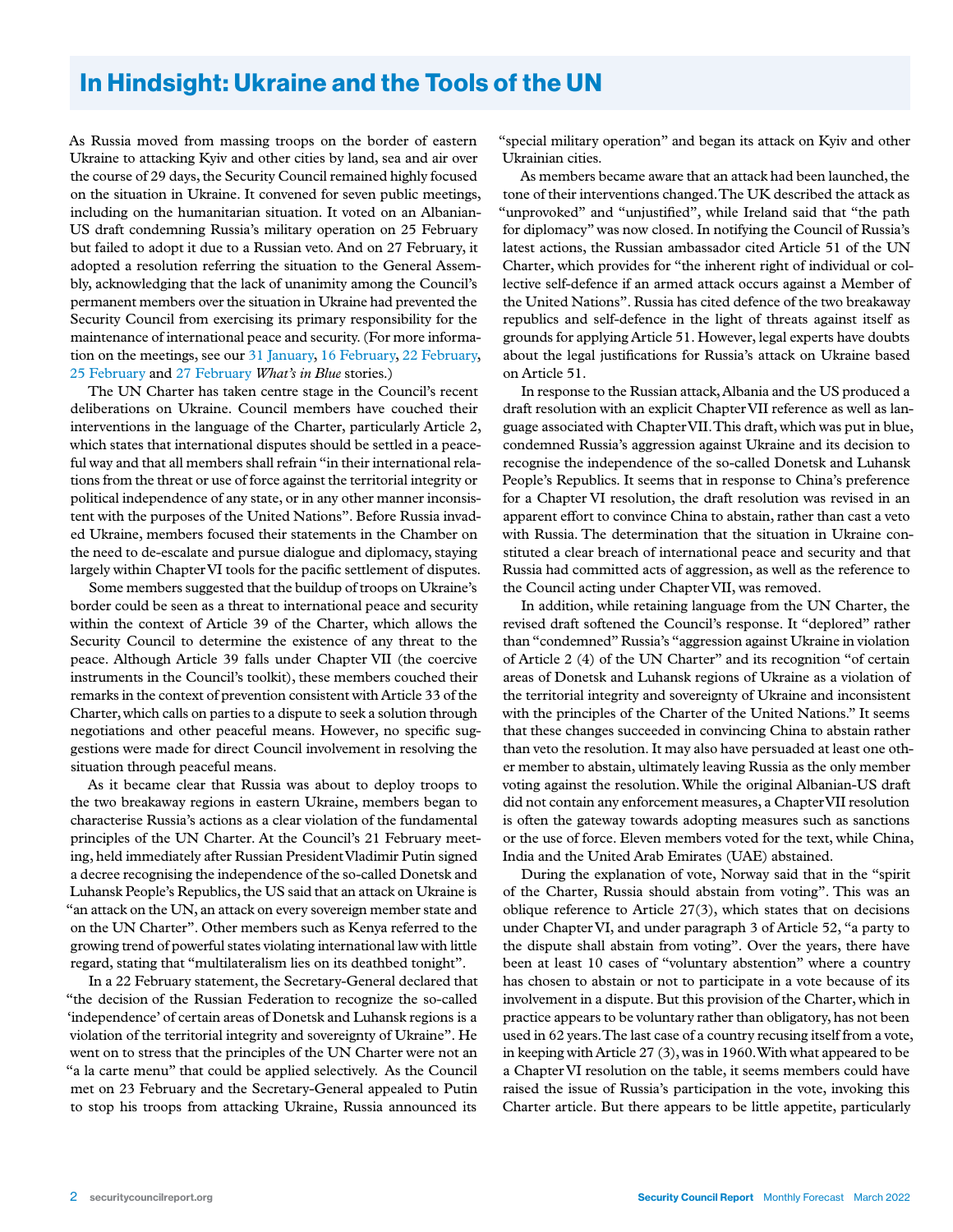# In Hindsight: Ukraine and the Tools of the UN

among the permanent members, to go down this route, possibly for both political and procedural reasons. This current matter is not dissimilar to the Russian veto on a 15 March 2014 draft resolution that declared the referendum in Crimea invalid and urged a "peaceful resolution of this dispute". Article 27(3) was not raised in the Council; however, in a General Assembly meeting on 27 March 2014, the representative of Liechtenstein argued that Russia should have abstained on that vote under Article 27 (3), saying that "It is important that the question finds the attention of the wider membership" (A/68/PV.80).

While all of the recent meetings on Ukraine have been open, Russia had originally suggested that the 21 February meeting be a private meeting. The meetings have been held under three different agenda items: "Threats to Peace and Security" (31 January); "Letter dated 28 February 2014 from the Permanent Representative of Ukraine to the United Nations addressed to the President of the Security Council (S/2014/136)" (21, 23, 25 27 and 28 February) and "Letter dated 13 April 2014 from the Permanent Representative of the Russian Federation to the United Nations addressed to the President of the Security Council (S/2014/264) (17 February). All three are existing agenda items. The latter two agenda items have been regularly used since 2014, when meetings were called for by Ukraine and Russia following Russia's annexation of Crimea. In recent years, the agenda item "Threats to international peace and security" has been used largely in the context of counter-terrorism.

Russia had been opposed to the 31 January meeting, apparently on the grounds that it had not threatened to invade Ukraine and to the use of "megaphone diplomacy", and requested a procedural vote on the proposal to hold the meeting. The agenda was adopted with ten votes in favour, two against (China and Russia) and three abstentions (Gabon, India and Kenya), allowing the meeting to go ahead. (Votes on an agenda of the Council are considered procedural matters; based on Article 27 (2) of the UN Charter, such a motion requires at least nine affirmative votes to pass, and the veto does not apply.)

Rule 37 of the Council's provisional rules of procedure featured prominently over the course of these meetings. Rule 37 provides for the participation of member states when the Security Council considers that their interests are especially affected. The 31 January meeting under Norway's presidency saw participation from Belarus, Lithuania, Poland, and Ukraine. During the meetings under Russia's presidency (that is, in February), only Germany and Ukraine participated under Rule 37, although it seems Latvia and Poland wrote to Russia, as the Council president, asking to be allowed to participate. It appears that in these instances, Council members chose not to challenge the President's decision not to allow the participation of these members.

Ukraine raised rule 20 of the provisional rules of procedure in two of the meetings. This refers to a situation where, if the President of the Council is directly connected to a question that is being addressed, he should not preside and that the presidential chair should move to the member in the next alphabetical order. Ukraine also raised Article 6 of the UN Charter, which states that a member of the UN which has "persistently violated the principles contained in the present Charter may be expelled from the Organization by the General Assembly upon the recommendation of the Security Council".

Council members of varying political views can be expected to continue to cite the UN Charter as the basis for their actions as they grapple with the rapidly changing crisis in Ukraine. The UN Charter remains the cornerstone for Council members at a time when their primary responsibility for the maintenance of international peace and security is especially crucial.

# Status Update since our February Forecast

### **Debate on "General issues relating to sanctions"**

On 7 February, the Russian Federation convened a debate on "General issues relating to sanctions: preventing their humanitarian and unintended consequences" as one of the signature events of its Council presidency (S/PV.8962). The meeting was held under the topic "General issues relating to sanctions", which allows the Council to consider a range of UN sanctions-related matters. Under-Secretary-General for Political and Peacebuilding Affairs Rosemary DiCarlo and Under-Secretary-General for Humanitarian Affairs Martin Griffiths briefed. Non-Council members Iraq, Mali, South Sudan, and Venezuela (which spoke on behalf of the Group of Friends in Defense of the UN Charter) participated under rule 37 of the Council's provisional rules of procedure.

### **Burkina Faso**

On 8 February, Security Council members held closed consultations on Burkina Faso, following the 24 January coup d'état. The meeting

was held under the agenda item "Peace consolidation in West Africa". Special Representative and head of the UN Office for West Africa and the Sahel (UNOWAS) Mahamat Saleh Annadif briefed on the latest developments. On 9 February, Council members issued a press statement (SC/14790), initiated by the A3 (Gabon, Ghana and Kenya), that expressed serious concern about the unconstitutional change of government, took note of the decision of the Economic Community of West African States (ECOWAS) and the AU to suspend Burkina Faso from their respective institutions and activities until constitutional order is restored, and expressed support for regional mediation efforts.

### **Counter-terrorism**

On 9 February, the Council held a briefing (S/PV.8963) on the Secretary-General's 14th biannual strategic-level report on the threat posed by the Islamic State in Iraq and the Levant (ISIL/Da'esh). Under-Secretary-General for Counter-Terrorism and head of the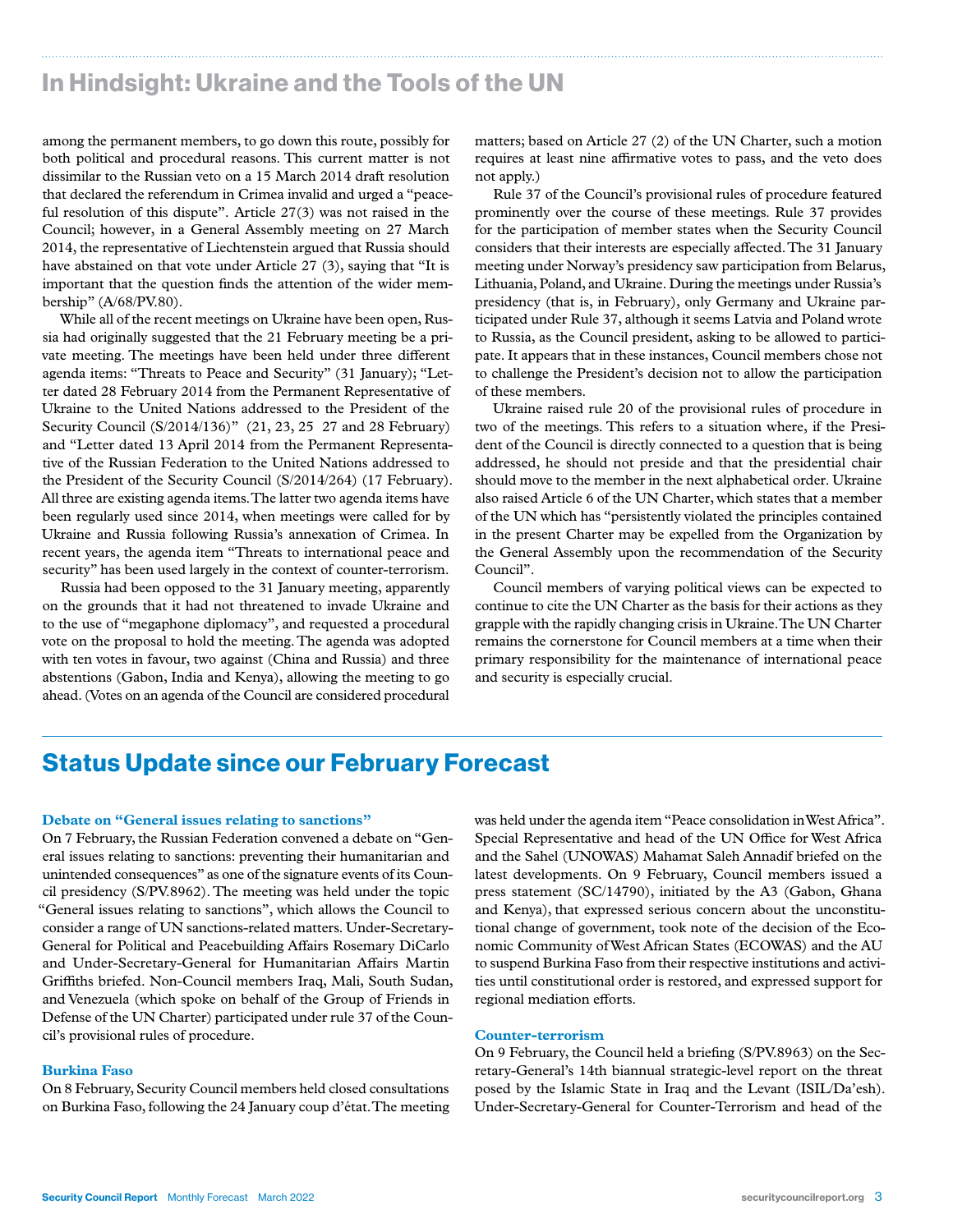# Status Update since our February Forecast

UN Office of Counter-Terrorism (UNOCT) Vladimir Voronkov and Acting Executive Director of the Counter-Terrorism Executive Directorate (CTED) Weixiong Chen briefed.

### **Collective Security Treaty Organization**

On 16 February, the Council held a debate on cooperation between the UN and the Collective Security Treaty Organisation (CSTO) (S/PV.8967). UN Secretary-General António Guterres and CSTO Secretary-General Stanislav Zas briefed. Russian Deputy Foreign Minister Sergei Ryabkov chaired the meeting. Armenia, Belarus, Kazakhstan, Kyrgyzstan, and Tajikistan participated in the meeting under rule 37 of the Council's provisional rules of procedure.

### **Ukraine**

Several Ukraine-related activities took place in the Council in February. On 17 February, the Security Council held a briefing on the situation in Ukraine (S/PV.8968). Russia organised the meeting to mark the seventh anniversary of the "Package of Measures for the Implementation of the Minsk Agreements", also known as the Minsk II agreement, adopted on 12 February 2015, and to discuss its implementation. Under-Secretary-General for Political and Peacebuilding Affairs Rosemary DiCarlo, Special Representative of the Organization for Security and Co-operation in Europe (OSCE) Chairpersonin-Office in Ukraine and in the Trilateral Contact Group (TCG) Mikko Kinnunen, OSCE Special Monitoring Mission (SMM) Chief Monitor Halit Çevik, and Ukrainian civil society activist Tetiana Montian briefed. Germany and Ukraine participated under rule 37 of the Council's provisional rules of procedure.

On 21 February, the Council convened for an open meeting to discuss the recent escalation of tensions in and around Ukraine, including Moscow's 21 February decision to recognise the independence of the breakaway regions of Donetsk and Luhansk in the Donbas region of eastern Ukraine (S/PV.8970). The meeting was requested by Ukraine, with support from several Council members, including Albania, France, Ireland, Norway, the UK, and the US. The meeting was held under the agenda item "Letter dated 28 February 2014 from the Permanent Representative of the Ukraine to the United Nations addressed to the President of the Security Council (S/2014/136)". DiCarlo briefed.

On 23 February, the Security Council held another open meeting, at Ukraine's request, to discuss the deteriorating security situation in the Donbas and the request made by the separatist leaders of the breakaway regions in Donetsk and Lugansk for military assistance from Russia (S/PV.8974). Secretary-General António Guterres and DiCarlo briefed the Council. Guterres delivered a direct appeal to President Putin to stop his troops from attacking Ukraine. While the Council met, Russian President Vladimir Putin delivered televised remarks announcing that a military operation had commenced in Ukraine, and several Ukrainian cities were shelled.

On 25 February, the Council voted on a draft resolution on Ukraine (S/2022/155). Russia vetoed the draft, which received 11 votes in favour, one against (Russia) and three abstentions (China, India and the UAE).

On 27 February, the Council adopted a resolution calling for an "emergency special session" (ESS) of the General Assembly to consider and recommend collective action on the situation in Ukraine. This was followed by a Council meeting on the humanitarian situation in Ukraine on 28 February.

### **Haiti**

On 18 January, the Security Council convened for a briefing, followed by consultations, to discuss the situation in Haiti (S/PV.8969). Special Representative and head of the UN Integrated Office in Haiti (BINUH) Helen La Lime briefed the Council, stressing the need for structural reforms to tackle gang violence, address impunity and corruption, strengthen the justice system, and transform the economy. At the end of the meeting, Council members issued press elements, urging all stakeholders to engage constructively to address the root causes of Haiti's instability and expressing concern about the humanitarian situation in the country.

### **Central African Republic**

On 22 February, the Security Council met for a briefing, followed by consultations, on the Central African Republic (CAR) (S/PV.8971). Special Representative for CAR and head of the UN Multidimensional Integrated Stabilization Mission in the Central African Republic (MINUSCA) Mankeur Ndiaye, whose term ends on 28 February, briefed the Council on the Secretary-General's latest report on MINUSCA (S/2022/119). Other briefers included the Executive Secretary of the International Conference for the Great Lakes Region (ICGLR), João Samuel Caholo, and Special Representative of the AU Commission and Head of the AU Office in the Central African Republic Matias Bertino Matondo. The CAR's Minister of Foreign Affairs, Sylvie Baïpo-Temon, participated in the meeting and reiterated her government's request to lift UN sanctions on the CAR, which have been in place since 2013.

### **Iraq/Kuwait**

On 22 February, the Security Council convened for a briefing on the UN Compensation Commission (UNCC) (S/PV.8972). Ambassador Michael Gaffey (Ireland), the president of the UNCC Governing Council and Ireland's Permanent Representative to the UN and other International Organisations in Geneva, briefed on the Governing Council's final report on the UNCC and the conclusion of its work. Iraq and Kuwait participated in the meeting under rule 37 of the Security Council's provisional rules of procedure. Prior to the briefing, the Security Council unanimously adopted resolution 2621 which, among other things, terminated the mandate of the UNCC and directed it to conclude the outstanding matters necessary for its closure by the end of 2022.

On 24 February, the Council convened for a briefing (S/PV.8975) on the UN Assistance Mission for Iraq (UNAMI). Special Representative and head of UNAMI Jeanine Hennis-Plasschaert briefed on recent developments in Iraq and on the Secretary-General's latest reports on UNAMI (S/2022/103) and the issue of missing Kuwaiti property and missing third party and Kuwaiti nationals (S/2022/100). The briefing was followed by closed consultations.

### **Middle East, including the Palestinian Question**

On 23 February, the Security Council held an open briefing,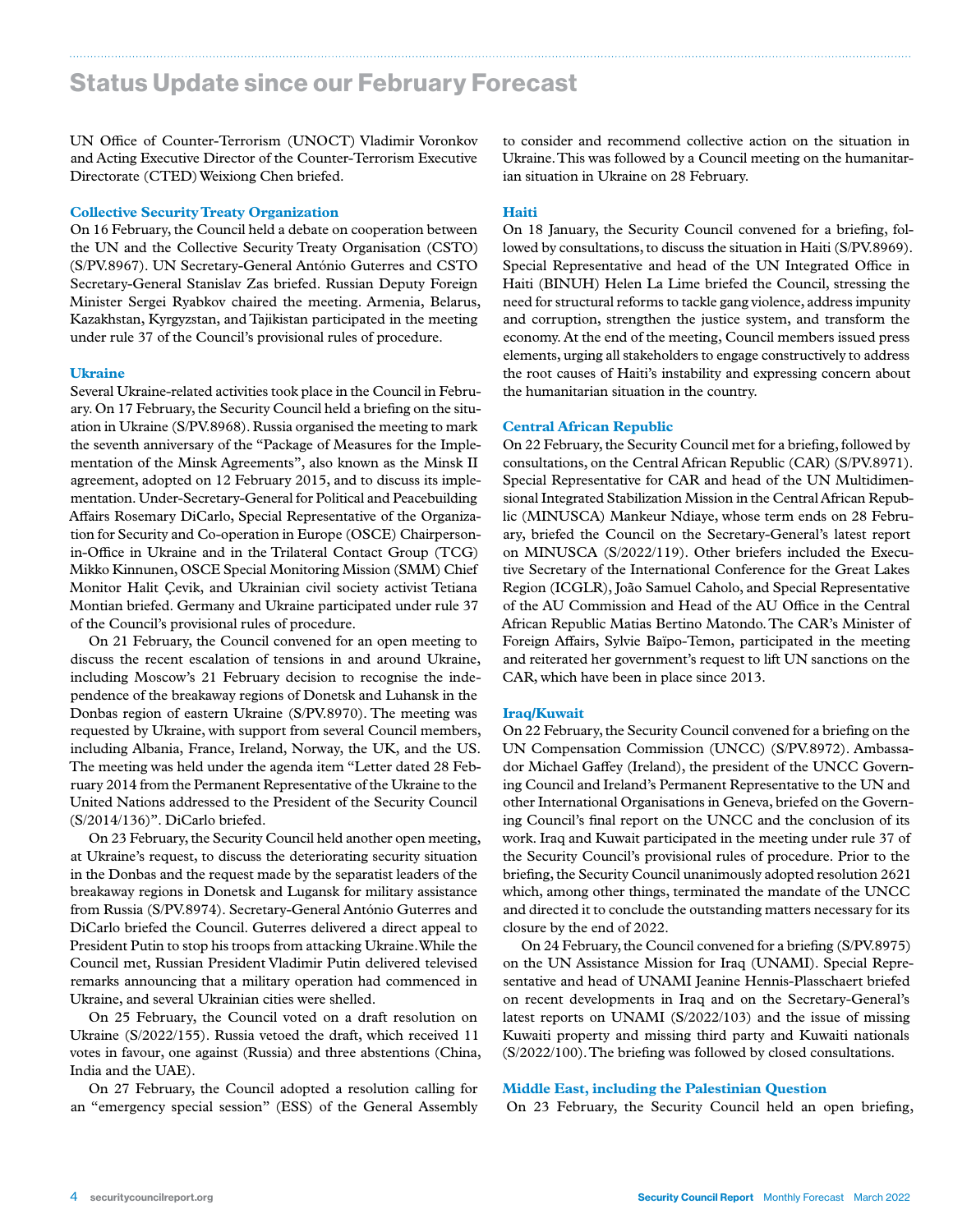# Status Update since our February Forecast

followed by closed consultations, on: "The situation in the Middle East, including the Palestinian question" (S/PV.8973). Special Coordinator for the Middle East Peace Process Tor Wennesland briefed the Council on recent violent incidents in the West Bank. He also provided an update on settlement activity and demolitions across the

West Bank and East Jerusalem, as well as on the reconstruction of Gaza. In their statements, several Council members addressed the recent tensions in the Sheikh Jarrah neighbourhood of East Jerusalem. Israel and the Observer State of Palestine participated in the open briefing.

# Afghanistan

#### **Expected Council Action**

In March, the Council is expected to adopt a resolution on the mandate of the UN Assistance Mission in Afghanistan (UNAMA). UNAMA's current mandate expires on 17 March.

The Council will also receive a briefing on the situation in Afghanistan and the work of UNAMA from Deborah Lyons, the Special Representative and head of UNAMA, as well as a briefing from a representative of Afghan civil society. The briefing will be followed by closed consultations.

#### **Key Recent Developments**

Between 23 and 25 January, members of the Taliban met in Oslo with officials from the EU, France, Germany, Italy, Norway, the UK, and the US, as well as individuals from different sectors of Afghan civil society. According to media reports, diplomats who attended these meetings told the Taliban that future humanitarian aid to Afghanistan would be linked to improvements in the human rights situation in the country. In a 27 January statement, special representatives and special envoys from Europe and the US who attended the meetings said they had urged the Taliban to do more to stop human rights violations and reaffirmed their expectation that the Taliban will uphold their commitments on counter-terrorism and drug trafficking. The statement also expressed concern regarding limitations on access to secondary schools for girls and underscored the importance of higher education and job opportunities for women.

From 7 to 11 February, members of the Taliban attended meetings with Swiss officials, humanitarian organisations, and the Director-General of the World Health Organisation (WHO), Tedros Adhanom Ghebreyesus, in Geneva. The Taliban attendees subsequently signed a statement in which they pledged to facilitate humanitarian action; protect humanitarian staff, including female workers; cooperate with mine-clearing activities; and protect all Afghans, among other matters.

Representatives of the EU and the US also met with Taliban officials on 15 and 16 February in Doha. According to media reports, the Taliban issued a statement after these meetings which noted that "all participants pledged to make all possible efforts for the overall wellbeing of the Afghan people".

The humanitarian and economic crises in Afghanistan have worsened. A survey conducted by the World Food Programme (WFP) in December 2021 found that 98 percent of Afghans are not eating enough food, a 17 percent increase since the Taliban seized power. Essential services in the country are on the brink of collapse, with the

health system under particular strain from a new wave of COVID-19. According to a 15 February World Bank report, prices for basic household goods have continued to rise, and increasing numbers of Afghans are unable to withdraw funds from their bank accounts.

Both the UN and the US are attempting to address these crises. The UN is reportedly exploring the establishment of a swap facility that would allow the UN and humanitarian organisations to bypass the Taliban; through this process, they would access Afghan currency from private companies, whose foreign creditors would be paid in dollars abroad. According to media reports, UN agencies will also be involved in a World Bank plan to disburse approximately \$1 billion from the Afghanistan Reconstruction Trust Fund (ARTF). Under the reported terms of the plan, these agencies would be responsible for distributing the funds disbursed by the ARTF directly to Afghans without involving the Taliban. The ARTF is administered by the World Bank. On 2 February, the US published guidance on its sanctions exemptions that specifically authorises cash shipments into Afghanistan and the processing of transactions related to humanitarian activities in the country by financial institutions.

On 11 February, US President Joe Biden signed an executive order blocking \$7 billion in assets held by the Afghan central bank in the US. These assets were initially frozen by the US Federal Reserve immediately following the Taliban's takeover in August 2021. On the same day, the Biden administration announced that it "will seek to facilitate access to \$3.5 billion of those assets for the benefit of the Afghan people and for Afghanistan's future" and said that the remaining \$3.5 billion would remain in the US and "be subject to ongoing litigation by US victims of terrorism". The Taliban, who have been seeking access to the assets, warned that they will reconsider their policy towards the US if the administration's decision is not reversed, while former Afghan president Hamid Karzai reportedly described the announcement as "unjust and unfair and an atrocity against Afghan people".

The human rights situation in Afghanistan has also worsened, particularly for women and girls. The Secretary-General's 28 January report on UNAMA's mandate, which focused on the period from September 2021 to January 2022, notes that UNAMA received more than 100 credible allegations of extrajudicial killings of members of the former government, its security forces and those who worked with international military forces. The report also indicates that the education of girls "continues to be severely curtailed", while four women's rights activists and their families went missing after attending protests calling for the Taliban to respect women's rights.

Report S/2022/64 (28 January 2022) was on strategic and operational recommendations for the mandate of UNAMA in light of recent political, security and social developments.

UN DOCUMENTS ON AFGHANISTAN Security Council Resolution S/RES/2596 (17 September 2021) extended the mandate of UNAMA until 17 March 2022. Secretary-General's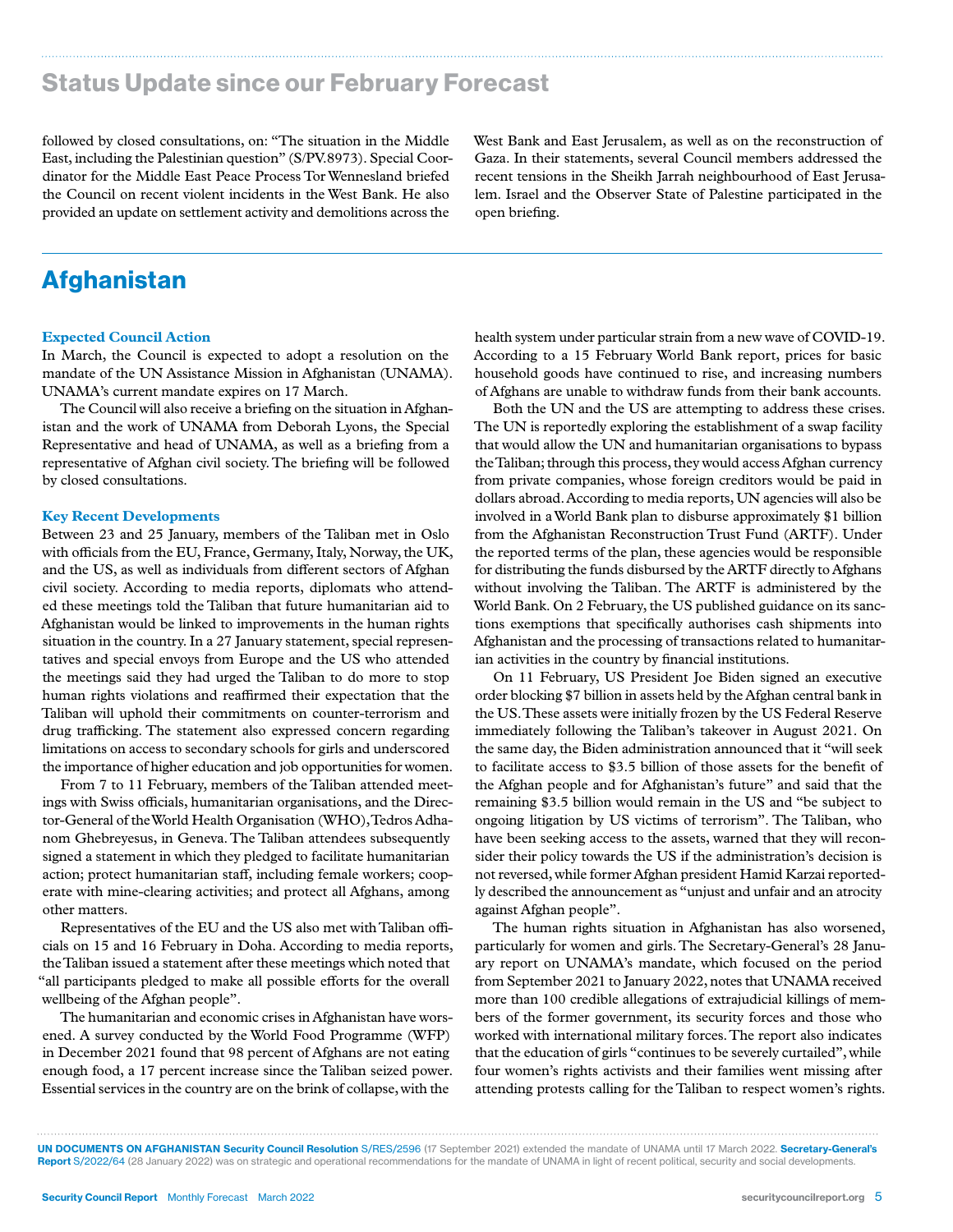# **Afghanistan**

Although the Taliban repeatedly denied having knowledge of their whereabouts, on 13 February, UNAMA announced that the activists had been released by the de facto authorities.

#### Human Rights Related Developments

UN High Commissioner for Human Rights Michelle Bachelet will present her latest report on the human rights situation in Afghanistan during the Human Rights Council's 49th session, which will run from 28 February to 1 April. Among other matters, the report will focus on the accountability of perpetrators of human rights violations and abuses. The Human Rights Council will also consider Bachelet's report on technical assistance achievements in the field of human rights during this session.

#### Women, Peace and Security

On 7 December 2021, UN Women issued a "gender alert" analysing the impact of the evolving situation in Afghanistan on gender equality and women's rights. The alert found that there has been "a concerning and rapid shift to normalising discriminatory gender norms and a general curtailment of Afghan women and girls' fundamental rights and freedoms" since the Taliban's takeover. According to the alert, women in Afghanistan have reported "increased levels of restrictive gender norms and practices" affecting their right to education, freedom of expression and movement, and access to lifesaving services. Furthermore, the operation of women's civil society organisations has been considerably curtailed, and many women have reported losing their jobs due to newly introduced restrictions. UN Women noted that the Taliban have agreed to allow female humanitarian workers to continue to operate; however, it also said that these agreements have mainly been verbal, leading to inconsistent implementation across the Afghan provinces, and that they are often conditioned on restrictive requirements, such as being escorted by a male relative. The alert recommends strengthening UNAMA's human rights mandate "with a particular focus on monitoring of human rights, especially women's rights".

#### **Key Issues and Options**

The main issue for the Council is determining the role that UNAMA will play in the country following the Taliban's takeover. The Secretary-General's report on strategic and operational recommendations for UNAMA's mandate outlined several strategic objectives for the mission, including working to promote responsible and inclusive Afghan governance and society; strengthening respect for and protection of fundamental rights and freedoms of all Afghans; and contributing to creating economic and social conditions that can lead to self-reliance and stability.

The report also recommended several priorities for UNAMA, such as providing outreach and political good offices, continuing to coordinate essential humanitarian assistance, facilitating structured policy dialogue with the de facto authorities, monitoring and reporting of human rights violations, coordinating international donors and organisations in relation to basic human needs, and advocating for the provision of essential public services, due process, and justice.

The report further recommended that a human rights service under the office of the SRSG be included in UNAMA's structure. Among other matters, it would monitor, report and advocate on the situation for civilians, including children, and advocate for the fundamental rights and freedoms of all Afghans, the protection of women's and girls' rights, and the prevention and elimination of gender-based violence. It would also monitor and report on civil, political, social, economic, and cultural rights, with a view to assisting efforts to reduce poverty and support social cohesion, victims' rights, and civic engagement.

The primary question for the Council to consider is whether and how to incorporate the recommendations made in the report into UNAMA's mandate. In dealing with this issue, the Council could draw on the text in UNAMA's current mandate and reframe it to reflect the Secretary-General's recommendations and the situation on the ground. The Council could also choose to retain priorities in the current mandate that are not explicitly referred to in the recommendations, such as supporting the full, equal and meaningful participation of women in all levels of decision-making. The Council may further wish to consider outlining priorities that are not referred to in either the current mandate or the Secretary-General's report. The Council could, for example, choose to include a reporting requirement that relates to counter-terrorism.

#### **Council Dynamics**

Council members seem to hold differing views on UNAMA's mandate and the Secretary-General's recommendations concerning its strategic objectives and priorities.

While some members are strongly in favour of a robust role for UNAMA in relation to human rights, others appear less supportive and may oppose including certain aspects of the Secretary-General's recommendations regarding this issue in the mandate, including the human rights monitoring and reporting requirement.

The political aspects of UNAMA's mandate are also likely to be contentious. Some Council members are particularly concerned about implicitly conferring legitimacy on the Taliban, either through the language that is used to describe their administration or the nature of the interaction between UNAMA and Taliban officials. Several of these members also seem to prefer a strong UN presence in Afghanistan that acts as a focal point for engagement between the international community and the Taliban. Other members appear less concerned about tacit recognition of the de facto authorities and may favour bilateral engagement with the Taliban over a leading role for the UN.

UNAMA's proposed role in coordinating international donors and organisations in relation to basic human needs is another potential area of disagreement. Council members appear to have different ideas about how this should work in practice, and some members are especially concerned about the oversight of aid and its potential diversion to the Taliban.

Certain Council members take the view that UNAMA's mandate should be particularly strong in relation to the situation of women and girls. These members are likely to push for some of the text regarding women, girls and gender equality that is in the existing mandate to be retained. Similarly, some members may argue that language on counter-narcotics and the security situation, two issues that are included in the current mandate but not directly mentioned in the Secretary-General's recommendations, should also be incorporated in the new mandate.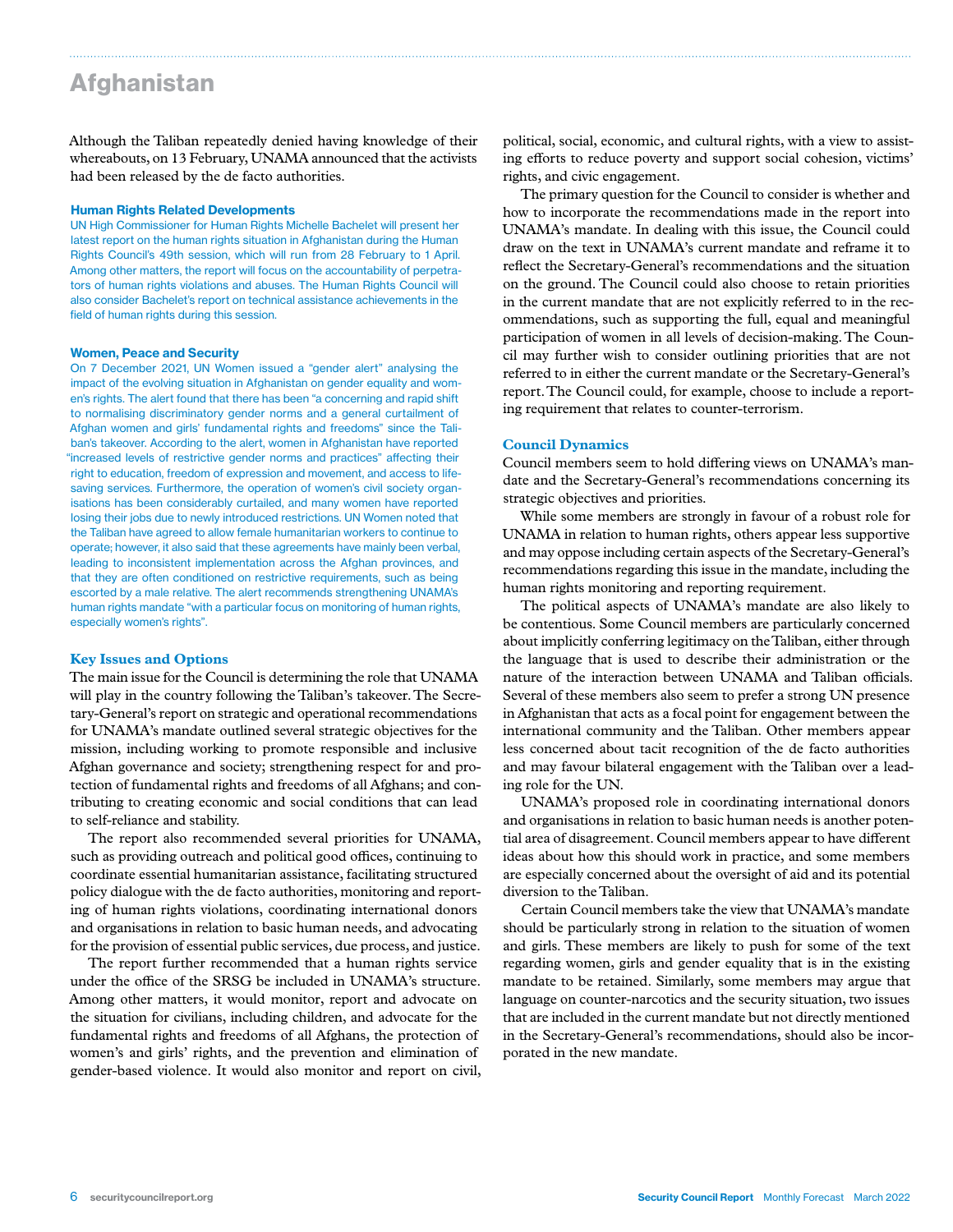# South Sudan

#### **Expected Council Action**

In March, the Council is due to renew the mandate of the UN Mission in South Sudan (UNMISS) before its 15 March expiration. Prior to this, the Council is expected to hold a briefing, followed by consultations, on the Secretary-General's 90-day report.

#### **Key Recent Developments**

February marked the two-year anniversary of the establishment of the Transitional Government of National Unity and the start of a 36-month transitional period ahead of elections, in accordance with the terms of the Revitalized Agreement on the Resolution of the Conflict in the Republic of South Sudan (R-ARCSS) signed on 12 September 2018. While some progress has been made, including the formation of national and state executive and legislative bodies, overall implementation of the R-ARCSS remains slow, particularly in relation to transitional security arrangements, the enactment of key legislation by the Transitional National Legislative Assembly, and the establishment of transitional justice mechanisms.

While screening of the Necessary Unified Forces began in December 2021, timelins for their graduation and deployment and agreement on command structures remain outstanding. Another security challenge relates to internal disputes within the Sudan People's Liberation Movement/Army in Opposition (SPLM/A-IO) between rival military factions. One encouraging sign is that the transitional government signed an agreement with the SPLM/A-IO Kit-Gwang faction in Khartoum on 16 January to end the conflict in Upper Nile State. On 18 February, media reports said major clashes had taken place despite the signing of the ceasefire agreement. Both sides reportedly accused each other of starting the violence in Malakal, the capital of Upper Nile State.

The Reconstituted Joint Monitoring and Evaluation Commission (RJMEC), which is responsible for overseeing the implementation of the R-ARCSS, listed several recommendations in its most recent quarterly report (1 October to 31 December 2021). These include that the government implement the agreed upon constitution-making roadmap and make financial resources available for the completion of transitional security arrangements. Among other things, the report also recommended that the Intergovernmental Authority on Development (IGAD) convene a "high level leadership retreat with a view to increasing the pace of implementation".

In February, Ugandan President Yoweri Museveni invited South Sudan President Salva Kiir and First Vice President Riek Machar for talks in Kampala, including on the issue of security arrangements. At the time of writing, the meeting was expected to take place on 3-4 March.

The permanent ceasefire agreed to in June 2018 is holding, but intercommunal conflict continues in several parts of the country, including a recent escalation of conflict in greater Jonglei. In a statement on 10 February at an RJMEC meeting, Deputy Special Representative and deputy head of UNMISS Guang Cong said the mission is adapting its strategy "to prevent and respond to hotspots in an integrated manner, including through the flexible deployment of Temporary Operating Bases". He added that compared to 2020, 2021 had seen "a marked decrease of about 42 percent in the number of recorded civilian victims of violence". The mission also continues

to support strengthening the administration of justice, including through the deployment of mobile courts, he said.

The human rights, humanitarian, food security, and economic conditions in the country remain dire, with an enormously detrimental effect on civilians. According to OCHA's January Humanitarian Snapshot, an estimated 835,000 people have been affected by unprecedented levels of flooding since May 2021. There are 8.3 million people in need of assistance, 4.3 million people are displaced (two million internally displaced and 2.3 million refugees), and 34,000 internally displaced people live in the protection of civilians sites, according to OCHA. Humanitarian needs are projected to continue to grow in 2022. In his 10 February statement, Cong noted that the effects of flooding "demonstrates South Sudan's increasing vulnerability to climate change", adding that "with the rainy season soon approaching, additional flooding would be catastrophic".

The government has said elections will take place in 2023, but agreement has not been reached on an electoral timetable. On 27 October 2021, the Council adopted a presidential statement requesting the Secretary-General to establish an integrated electoral assistance team led by UNMISS. In his Council briefing on 15 December 2021, Special Representative and head of UNMISS Nicholas Haysom said that 2022 "presents a dramatic challenge...[that] will require both technical and political preparations, including an agreement on the constitution, as well as on the rules governing the election". He added that "we expect the domestic political temperature to rise as elections draw closer" and expressed concern over restrictions on civic space. Haysom also highlighted "South Sudan's high vulnerability to climate change" and said that an UNMISS-UN country team working group on climate change and security had been established.

On 25 January, the AU Peace and Security Council (PSC) adopted a communiqué requesting the AU Commission to liaise with the UN and IGAD "to coordinate a trilateral evaluation of the electoral and constitution-making needs of South Sudan" and to submit a report within two months. On the second anniversary of the formation of the transitional government, the PSC also undertook a threeday visit to South Sudan from 22 to 25 February.

The Council last renewed the mandate of UNMISS for one year on 12 March 2021 with the unanimous adoption of resolution 2567. The resolution maintained the overall ceilings of 17,000 troops and 2,101 police personnel. It retained the four core elements of the mandate: (i) protection of civilians; (ii) creating the conditions conducive to the delivery of humanitarian assistance; (iii) supporting the implementation of the R-ARCSS and the peace process; and (iv) monitoring, investigating, and reporting on violations of international humanitarian law and violations and abuses of human rights.

The resolution contained a new paragraph deciding that UNMISS will advance a three-year strategic vision to prevent a return to civil war, build durable peace, and support elections. It also called on the government of South Sudan and all relevant actors to fulfil a series of priority measures before the end of UNMISS's mandate in March. These included providing security to re-designated protection of civilian sites, the graduation and deployment of the Necessary Unified Forces, and signing a Memorandum of Understanding with the AU to establish the Hybrid Court for South Sudan, as agreed under

UN DOCUMENTS ON SOUTH SUDAN Security Council Resolution S/RES/2567 (12 March 2021) renewed the mandate of UNMISS until 15 March 2022. Security Council Presidential Statement S/PRST/2021/20 (27 October 2021) requested the Secretary-General to establish an integrated electoral assistance team led by UNMISS. Secretary-General's Report S/2021/1015 (7 December 2021) was the 90-day report on South Sudan. Security Council Letter S/2022/42 (20 January 2022) Security Council Meeting Record S/PV.8931 (15 December 2021) was a briefing on South Sudan.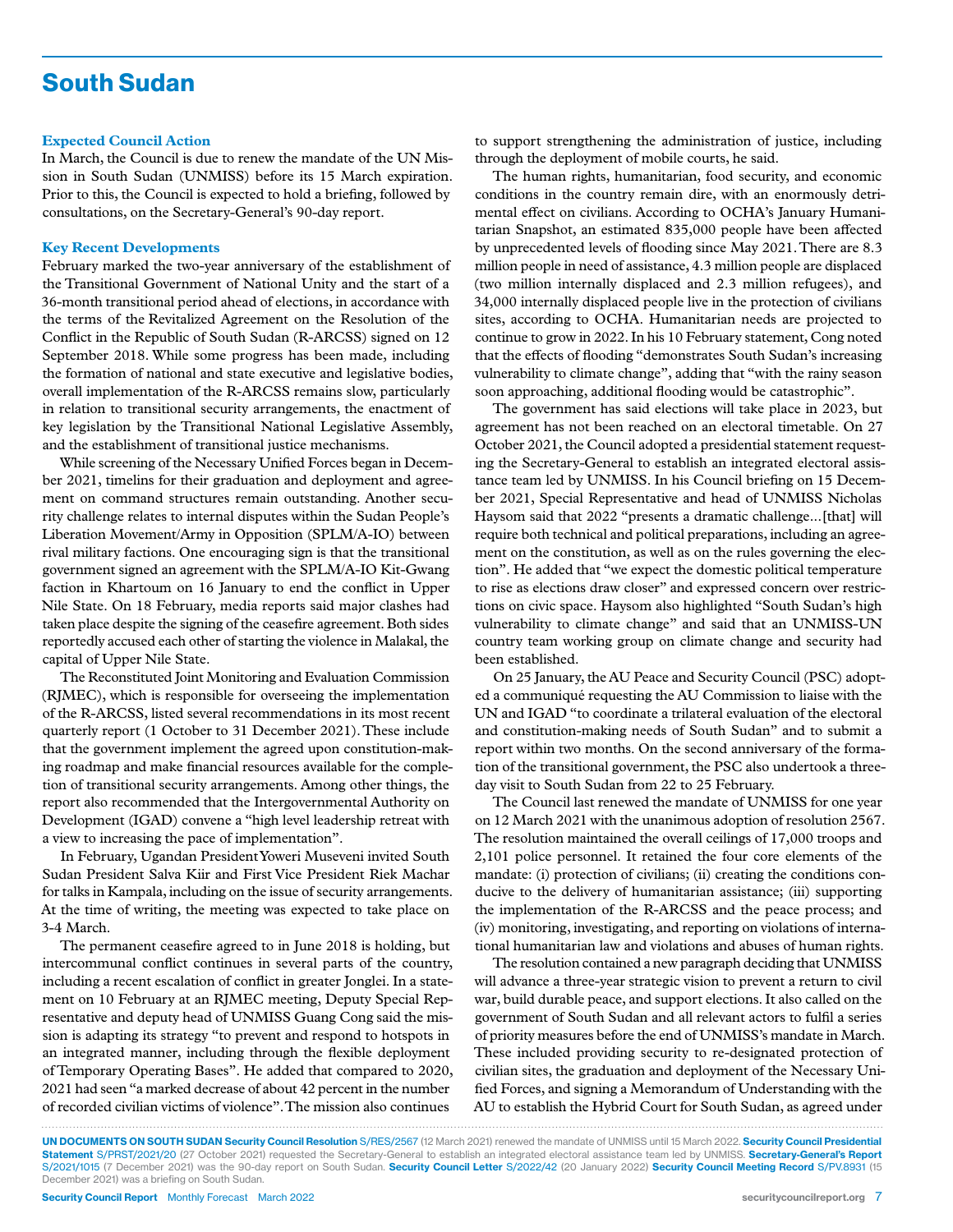# South Sudan

Chapter 5 of the R-ARCSS. (For more, see our What's In Blue story of 11 March 2021.)

#### Human Rights-Related Developments

During its 49th session, the Human Rights Council (HRC) is expected to hold an interactive dialogue with the Commission on Human Rights in South Sudan on 18 March and consider its report (A/HRC/49/78). On 29 March, the HRC will hold an interactive dialogue on the report of the High Commissioner for Human Rights on technical assistance and capacity-building for South Sudan (A/HRC/49/91).

The commission undertook its ninth visit to South Sudan from 7 to 12 February. Members of the commission met with representatives of the government, civil society, religious leaders, entities monitoring the R-ARCSS, UN agencies, and UNMISS. They discussed necessary steps and support to implementing transitional justice mechanisms.

#### Sanctions-Related Developments

On 20 January, the Secretary-General sent a letter to the Council on the appointment of the Panel of Experts assisting the 2206 South Sudan Sanctions Committee in accordance with resolution 2577, which was adopted on 28 May 2021 and extended the mandate of the Panel of Experts until 1 July. The appointment of the panel was delayed by several months, apparently because of holds placed by Russia. As a result, the panel was not able to submit an interim report by 1 December 2021, as requested in resolution 2577. A final report is due by 1 May. At the briefing on 15 December 2021, Mexico, the US and the UK expressed regret that candidates for the panel had been placed on hold.

#### **Key Issues and Options**

An immediate issue for the Council to consider is what changes are necessary to the mandate of UNMISS. The most likely option is for the Council to renew the mandate for one year, maintaining the four pillars of the mission's mandate while making some adjustments. In doing so, Council members will be informed by the findings and recommendations of the upcoming 90-day Secretary-General's report and might consider some of the following:

- increasing the mission's provision of technical and logistical support to advance the graduation and deployment of the Necessary Unified Forces;
- increasing the mission's support for legislative and constitutionmaking processes, including capacity-building support for the National Constitutional Amendment Committee;
- providing a clear mandate for the mission to support preparations

for free and fair elections, at the request of the government;

- emphasising the implementation of a mission-wide early-warning and response strategy;
- emphasising the need to maintain an agile and flexible posture to respond to a wide range of security scenarios;
- increasing the promotion of accountability for sexual and genderbased violence and human rights violations and abuses;
- increasing protection of human rights defenders and civil society leaders;
- emphasising the need for continued and enhanced engagement by the mission with the AU Commission and the AU High Level Committee on South Sudan, also known as the C5, as well as IGAD; and
- including stronger language about addressing the effects of climate change and mandating the mission to undertake risk assessments and risk management strategies on the implications of climate change.

#### **Council Dynamics**

Members are supportive of the UNMISS mandate and its four pillars. Last year, the penholder included a new paragraph specifying that the UNMISS mandate is designed to advance a three-year strategic vision focused on preventing a return to civil war in South Sudan; building a durable peace, both locally and nationally; and supporting inclusive, accountable governance and free, fair, and peaceful elections in keeping with the R-ARCSS.

Differences of view on issues such as how to depict the situation on the ground in South Sudan, the utility of sanctions, and the effects of climate change continue to colour Council dynamics, as they have in previous years. In this regard, during last year's negotiations, an area of disagreement among Council members was the extent to which positive language on the situation should be included. In addition, references to the South Sudan sanctions regime, and the arms embargo in particular, were contentious, with opposition from members such as China and Russia. One of the most difficult issues during negotiations last year was language on climate change, despite the support of most Council members, including the penholder. Silence was broken by Russia on the inclusion of language relating to climate change.

The US is the penholder on South Sudan. Ambassador Michel Xavier Biang (Gabon) chairs the 2206 South Sudan Sanctions Committee.

### Women, Peace and Security

### **Expected Council Action**

On 8 March, the Security Council will hold a ministerial-level open debate on enabling public-private partnerships to contribute to women's economic empowerment in conflict-affected and fragile settings. One of the signature events of the presidency of the United Arab Emirates (UAE), the meeting will be chaired by the UAE Minister of Climate Change and Environment, Mariam bint

Mohammed Saeed Hareb Almheiri. UN Women Executive Director Sima Sami Bahous, Managing Director of the International Monetary Fund (IMF) Kristalina Georgieva, and a civil society representative are the anticipated briefers.

No outcome is expected.

**Background and Key Recent Developments**  It appears that the UAE intends to use the open debate to promote

UN DOCUMENTS ON WOMEN, PEACE AND SECURITY Security Council Resolution S/RES/1325 (31 October 2000) was the first Security Council resolution on women, peace and security. Reaffirming women's key role in conflict resolution and peacebuilding, it called for the adoption of a gender perspective in peace agreements and for the protection of women and girls from gender-based violence.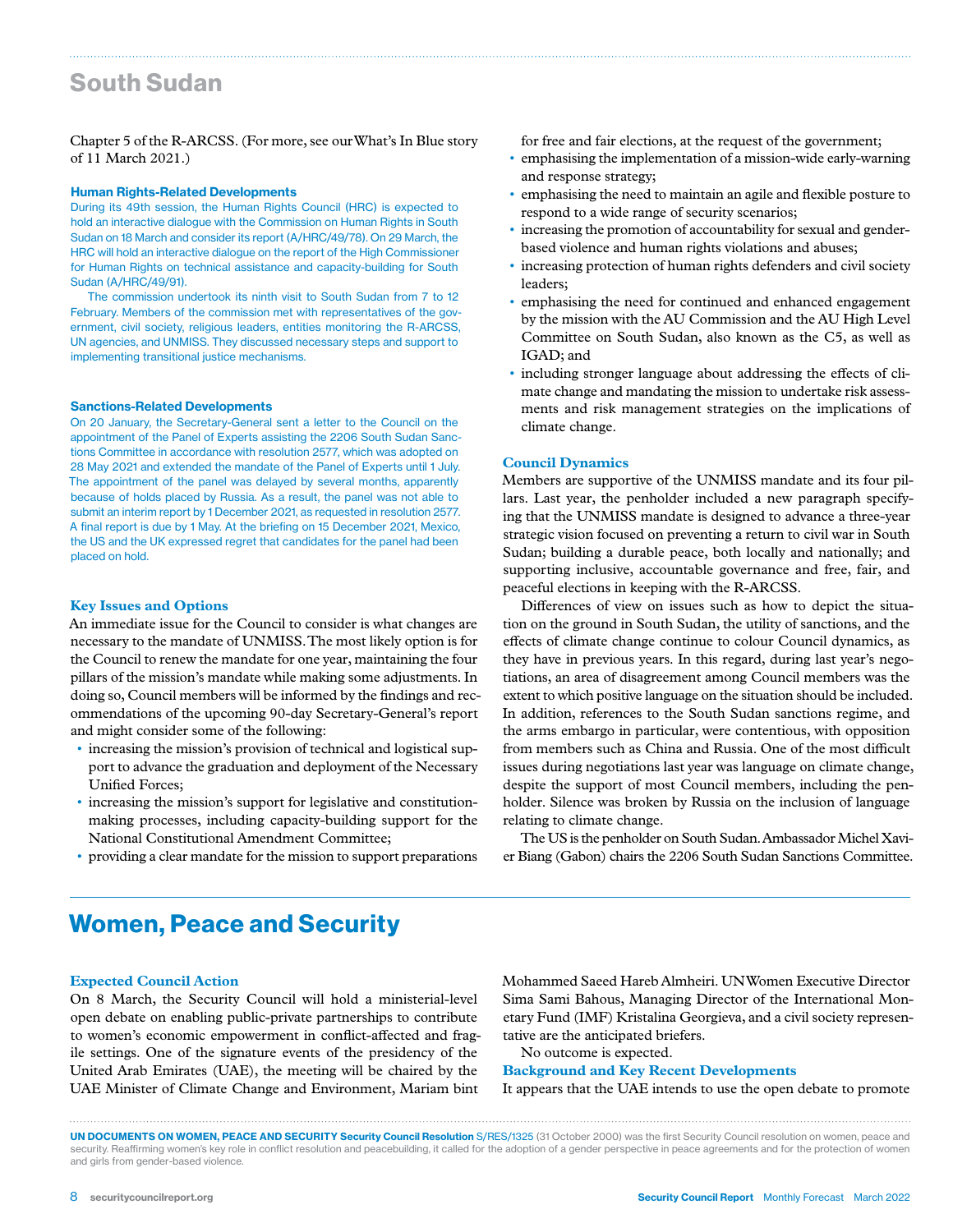# Women, Peace and Security

a discussion of how women's economic inclusion in crisis and conflict-affected contexts can entail their full, equal and meaningful participation and strengthen their decision-making and leadership. As announced by Ambassador Lana Zaki Nusseibeh (UAE) during the January open debate on protecting women's participation, a key focus of the March open debate will be on how partnerships with the private sector "can support women's participation and inclusion in peace and security, which is an area of the [women, peace and security (WPS)] agenda that remains underdeveloped". While touching upon different aspects of WPS, it seems that the open debate is intended to strengthen the Council's engagement with the "relief and recovery" pillar of the agenda and to mobilise tangible support for its implementation. (Adopted in 2000, resolution 1325—which established the WPS agenda—envisaged four pillars: "participation", "protection", "prevention", and "relief and recovery".)

The UAE's signature event is consistent with the 1 December 2021 statement of shared commitments on WPS, which the UAE has undertaken with Albania, Norway and former Council member Niger. In the statement, the four countries pledged to make WPS a "top priority" during their respective presidencies. Among other issues, the statement includes a commitment to making issues related to WPS "an explicit focus of at least one mandated geographic meeting of the Council or specifically host a WPS signature event in each Presidency". (The statement builds on the "presidency trio" initiative on WPS undertaken by Ireland, Kenya and Mexico during their consecutive Council presidencies in September, October and November 2021.)

The 2021 Secretary-General's annual report on WPS recognised that "[g]ender equality is a question of power" and that persistent gaps remain in women's access to economic resources, as well as participation in peace and security, political leadership, and access to decision-making. The World Bank's 2021 Women, Business and the Law report noted that "discriminatory laws across the world continue to threaten not only women's fundamental human rights, but also their economic security". According to the report, women have on average only three-quarters of the rights guaranteed to men worldwide.

The COVID-19 pandemic has negatively affected women through such factors as income loss and increased family care work. The 2021 Secretary-General's annual report noted that the global response to the pandemic has often overlooked women's economic security against a backdrop in which military spending outpaced pandemicrelated health spending in most of the world in 2020. According to the report, amongst the gender-sensitive policy measures deployed to respond to the pandemic, far less than two-thirds were "aimed at strengthening women's economic security or supporting unpaid care work". The report also noted that "women have been the hardest hit by the economic fallout of the pandemic" in conflict-affected countries. In September 2021, UN Women published a report entitled Beyond COVID-19: A feminist plan for sustainability and social justice. Among other issues, the report called for prioritising women's access to decent jobs, social protection and food security, public investment in the care economy and tackling climate change.

Through resolution 1889, adopted in 2009, the Security Council expressed concern "that women's capacity to engage in public

decision making and economic recovery often does not receive adequate recognition or financing in post-conflict situations" and called for measures to improve women's participation in peace processes, "including by enhancing their engagement in political and economic decision-making at early stages of recovery processes".

Adopted in 2013, resolution 2122 requested the Secretary-General's Special Envoys and Special Representatives to consult regularly with women's organisations and women leaders, "including socially and/or economically excluded groups of women". It also welcomed a 2013 Peacebuilding Commission declaration which recognised that women's economic empowerment "greatly contributes to the effectiveness of post-conflict economic activities and economic growth" and affirmed the need for UN-supported post-conflict initiatives "to promote the economic empowerment of women and their equal engagement alongside men in post-conflict economic recovery".

At the same time, business-related abuses and their effects on women, including in conflict and post-conflict situations, remain a source of concern. Celia Umenza Velasco, legal coordinator for the Indigenous Reservation of Tacueyó and a member of the Association of Indigenous Cabildos of the North of Cauca (Colombia), highlighted the harmful interconnections among negative business practices, environmental damage and gender and rights abuses during the Council's October 2021 WPS annual open debate. She said, "Indigenous communities oppose logging, mining, agribusiness and other large-scale extractive and infrastructure projects because they threaten the environment and deplete our natural resources." She added that indigenous people have been killed "for protecting our waterways, forests, flowers and fauna, when their courage and dedication should be held up as a model in the non-violent struggle for territorial rights".

The 8 March open debate's objective to promote discussion of how public-private partnerships can mobilise economic support for the WPS agenda is expected to draw on initiatives like the multistakeholder Compact on Women, Peace and Security and Humanitarian Action (WPS-HA). With its secretariat in UN Women, the WPS-HA Compact was launched on 2 July 2021 at the Generation Equality Forum in Paris. It brings together UN member states, UN entities, regional organisations, civil society groups and the private sector to achieve substantive change on WPS and humanitarian processes by mobilising action under five thematic areas within which the Compact signatories are requested to self-select actions for implementation over a five-year period. The five areas are:

- financing the WPS agenda and gender equality in humanitarian programming;
- women's meaningful participation in peace processes;
- women's economic security, access to resources, and other essential services;
- women's leadership and agency across peace, security and humanitarian sectors; and
- protection of women in conflict and crisis contexts, including women human rights defenders.

#### Human Rights-Related Developments

In June 2011, the UN Human Rights Council (HRC) unanimously endorsed the UN Guiding Principles on Business and Human Rights and established the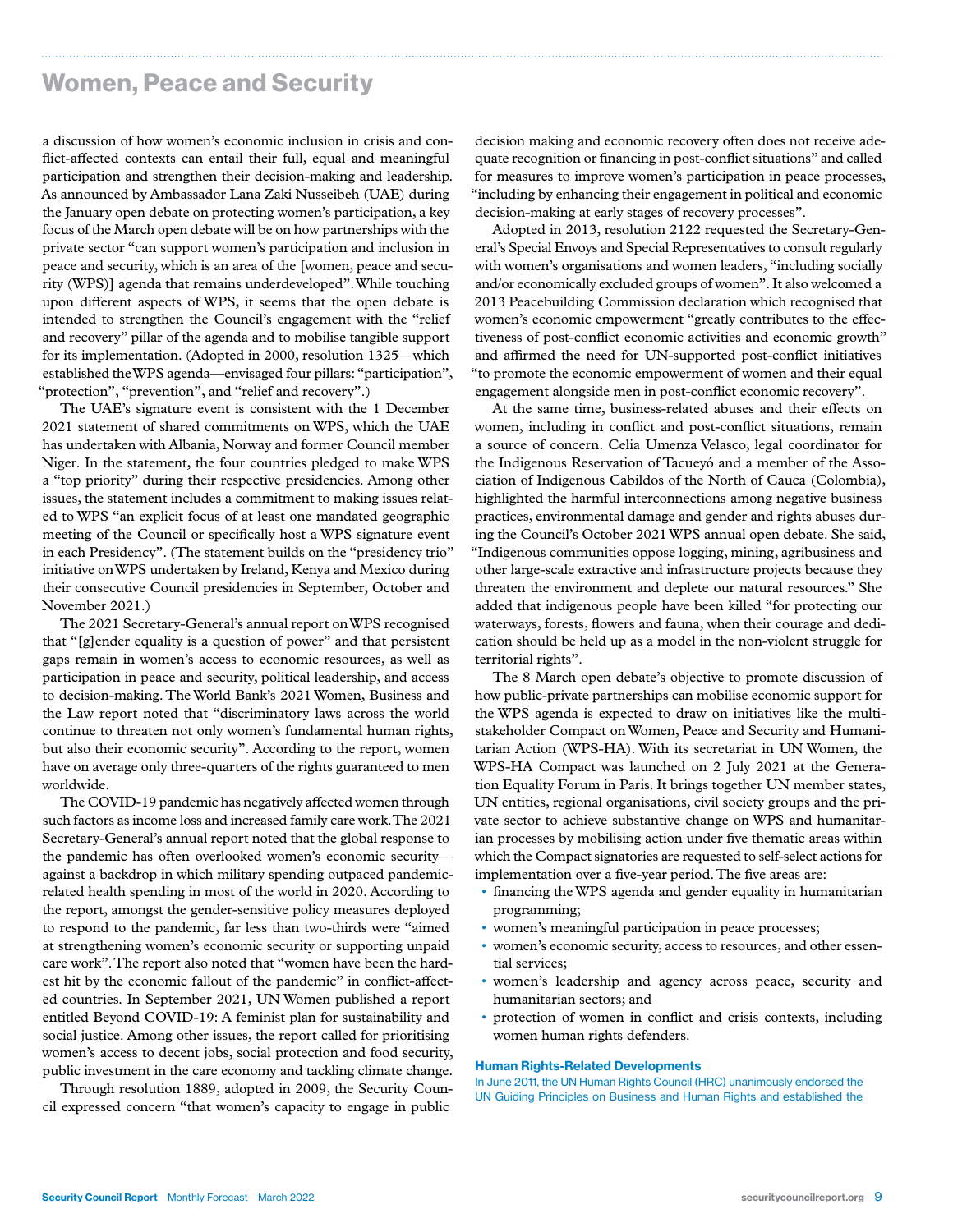### Women, Peace and Security

Working Group on Business and Human Rights. The Guiding Principles are a set of guidelines defining the key duties and responsibilities of states and business enterprises. In its 2020 report on business-related human rights abuses in conflict and post-conflict contexts, the working group said that "more decisive action" is needed "to integrate business and human rights into peace and security frameworks" and called on businesses to strengthen their human rights due diligence through a gender-responsive approach. (Human rights due diligence is the ongoing process through which companies identify and address their human rights impact.)

Noting that most states and businesses do not pay sufficient attention to gender equality and women's experiences in their implementation of the Guiding Principles, the working group's 2019 report to the HRC provided gender guidance on the Guiding Principles and called on states and businesses to "work together with women's organizations and all other relevant actors to ensure systematic changes to discriminatory power structures, social norms and hostile environments that are barriers to women's equal enjoyment of human rights in all spheres".

#### **Key Issues and Options**

The main issue for the Security Council remains the substantive implementation of its WPS resolutions, including through enhanced integration of WPS considerations into its country-specific decisions.

The UAE, as the Council president for March, could prepare a chair's summary of the meeting to capture salient themes of the discussion. (When the Security Council held a meeting in 2004 on "the role of business in conflict prevention, peacekeeping and postconflict peace-building", Germany, as the Council president, issued a chair's summary highlighting the key themes of the discussion.) Another

option would be to convene a follow-up meeting in one year's time.

### **Council Dynamics**

While China and Russia have often sought to highlight the importance of development and economic empowerment for the WPS agenda, other members, including European countries, have expressed concern that a preponderant focus on economic issues could overshadow the human rights aspects of the agenda. These divisions were particularly evident in 2020 during the negotiations on a draft resolution commemorating the 20th anniversary of resolution 1325. Proposed by Russia, the draft failed to garner nine affirmative votes (there were abstentions by Belgium, Dominican Republic, Estonia, France, Germany, Niger, St. Vincent and the Grenadines, Tunisia, the UK, and the US). One reason some Council members abstained was the perception that the proposed text was not adequately balanced between the socioeconomic and rightsbased aspects of the agenda. China's explanation of vote stressed the attainment of sustainable development and women's economic empowerment as key factors towards conflict prevention and peace, and the strengthening of both protection and participation. For its part, the UK said that the draft resolution failed "to reflect core components of the framework, such as the essential rights-based approach and the structural barriers to gender equality".

The UK is the penholder on WPS, and the US is the penholder on conflict-related sexual violence. Ireland and Mexico are the cochairs of the Informal Experts Group on WPS.

# **Syria**

#### **Expected Council Action**

In March, the Security Council is expected to meet on the political, humanitarian, and chemical weapons tracks in Syria.

### **Key Recent Developments**

Syria continues to face the devastating effects of nearly 11 years of civil war. There are no signs of diplomatic progress that could end the ongoing conflict, and the UN estimates that 14.6 million people are in need of humanitarian assistance in the country. In his December 2021 report on the humanitarian situation in Syria, Secretary-General António Guterres concluded that the "socioeconomic situation continues to decline, basic social services are strained and food insecurity is on the rise". He further expressed concern about "[c] ontinued impunity for serious violations and abuses of human rights and serious violations of international humanitarian law".

Special Envoy for Syria Geir O. Pedersen briefed the Council on the political situation in Syria on 26 January. He noted that he had been consulting various key stakeholders in Geneva since December 2021—the Syrian government, the Syrian Negotiations Commission (that is, the opposition), the EU, France, Germany, Italy, the League of Arab States, Qatar, Russia, Turkey, the UK, and the US on "a range of steps that could begin to impact the conflict dynamics, [and] build some trust and confidence between and among Syrians

and international stakeholders…within the framework of resolution 2254". (Adopted in December 2015, resolution 2254 called for a political solution to the Syria crisis.) He said that these consultations are part of a "step by step, step for step" process, whereby he is asking interlocutors what concessions they might make in exchange for reciprocal actions from others on matters such as:

- abductees, detainees, and missing persons;
- humanitarian assistance and early recovery;
- conditions for dignified, safe and voluntary refugee returns;
- the restoration of socioeconomic conditions; and
- diplomatic issues.

On 16 February, following a meeting with Syrian Foreign Minister Faisal Mikdad, Pedersen shared details of the meeting with the press. He noted that he had shared with Mikdad his idea for the "step by step, step for step" process that included conversations with various parties with a stake in the situation in Syria. He also expressed hope that a seventh round of the Syria Constitutional Committee's drafting body could meet in March.

Terrorism remains a significant challenge in Syria. On 20 January, Islamic State in Iraq and the Levant (ISIL) militants raided the Ghuwayran/Al-Sina'a prison in Al-Hasekeh in northeast Syria in an effort to free fellow ISIL fighters. Fighting ensued in and around

UN DOCUMENTS ON SYRIA Security Council Resolutions S/RES/2585 (9 July 2021) renewed the authorisation for cross-border humanitarian aid into Syria through the Bab-al Hawa border crossing. S/RES/2254 (18 December 2015) focused on a political solution to the Syrian crisis. Secretary-General's Report S/2021/1029 (15 December 2021) was a report on the humanitarian situation in Syria. Security Council Meeting Records S/PV.8978 (25 February 2022) was a meeting on the political and humanitarian situations in Syria. S/PV.8955 (26 January 2022) was a briefing on the political situation in Syria.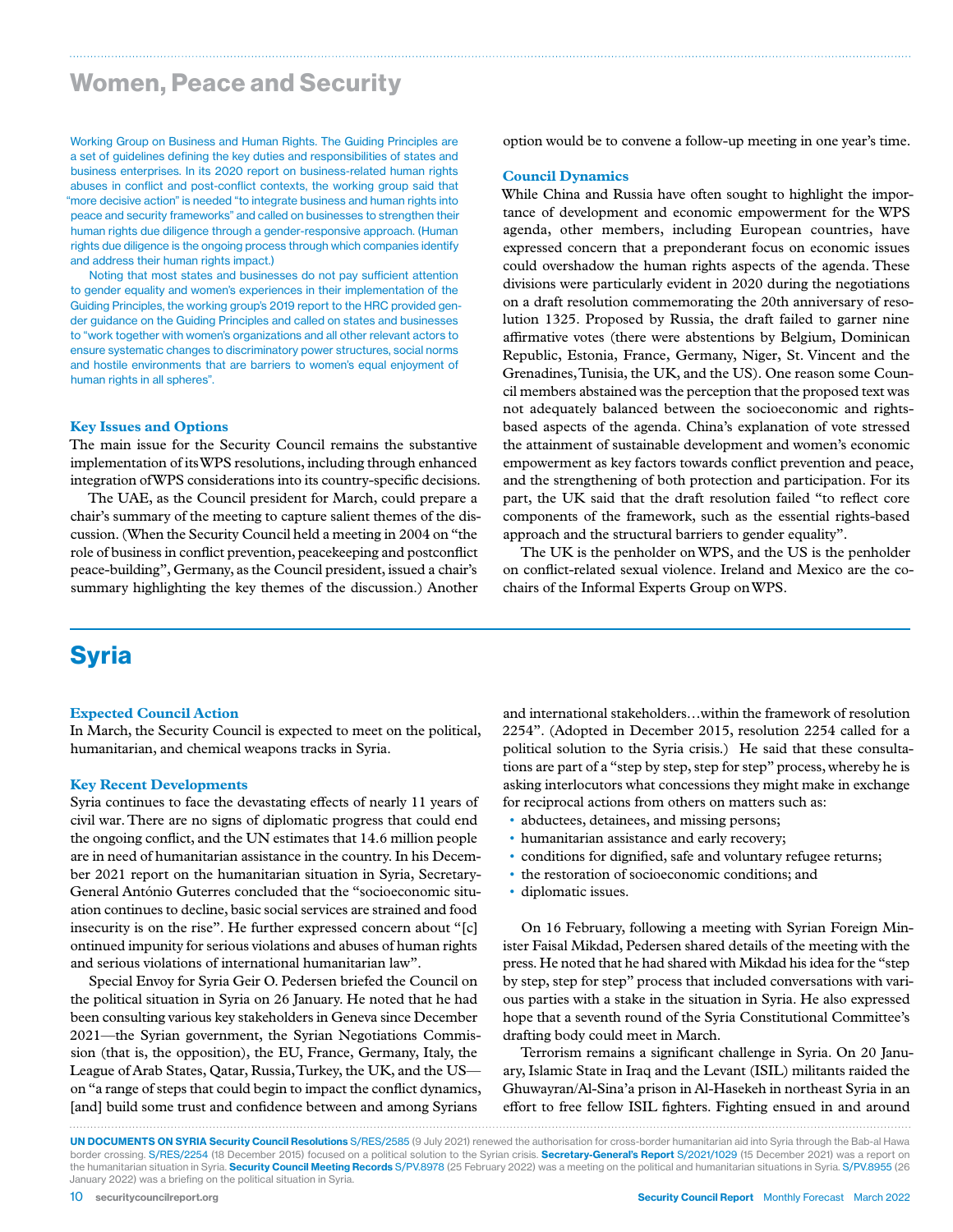# Syria

the prison between ISIL extremists and the Syrian Defence Forces (SDF), the Kurdish-led group that operates the prison. While the SDF retook control of the prison after several days, the violence in the area led to the displacement of nearly 45,000 people, mainly children and women, according to a 27 January UNICEF statement. On 25 January, Fionnuala Ní Aoláin, the UN Special Rapporteur on the promotion and protection of human rights while countering terrorism, expressed "serious concerns for the welfare of 700 children" held at the prison and "called on States to urgently repatriate all their children detained in the country". According to the SDF, the fighting ultimately resulted in the deaths of over 500 people, mainly ISIL fighters. An unknown number of prisoners also escaped.

On 2 February, US special forces led a raid in northwest Syria that resulted in the death of ISIL leader Abu Ibrahim al-Hashimi al-Qurayshi. During the attack, al-Qurayshi detonated a bomb, killing himself and members of his family. During a counter-terrorism briefing in the Security Council on 9 February, Under-Secretary-General for Counter-Terrorism and head of the UN Office of Counter-Terrorism (UNOCT) Vladimir Voronkov said that while al-Qurayshi's demise was encouraging, "Da'esh [ISIL] is known for its ability to regroup despite similar losses in the past, maintaining and intensifying its activities in conflict-afflicted regions across the world". He added that in Iraq and Syria the group "continues to operate as an entrenched rural insurgency, exploiting the porous borders between the countries, where it retains between 6,000 and 10,000 fighters".

On 25 February, the Security Council was briefed on the political and humanitarian situations in Syria. Special Envoy for Syria Geir O. Pedersen briefed via videoconference on the political situation, while Assistant Secretary-General for Humanitarian Affairs Joyce Msuya briefed on the humanitarian track.

At the time of writing, the Council was scheduled to hold a meeting on 28 February on the Syria chemical weapons track.

#### Human Rights-Related Developments

In resolution 46/22, the Human Rights Council (HRC) extended the mandate of the Independent International Commission of Inquiry (COI) on Syria for a period of one year and requested the COI to present an updated written report (A/HRC/49/77) to the Council during an interactive dialogue at its 49th session, which will take place from 28 February to 1 April.

On 10 February, UN Human Rights experts issued a statement calling on Canada to urgently repatriate a Canadian citizen, Kimberly Polman, who is currently being held at Roj camp in Syria's northeast in conditions that meet the "threshold of torture, cruel, inhuman and degrading treatment". Polman has been detained at various camps throughout Syria since March 2019 without any legal charges or legal process. A recent examination by Doctors Without Borders stated that her condition is "life threatening".

#### Women, Peace and Security Developments

Thuraya Hejazi—a political activist who heads the Release Me project in Syria, an organisation that strives to empower female survivors of violence and develop local peace initiatives—briefed the Council on 26 January. Hijazi called on the Council to work towards a political solution to the conflict that includes the active participation of women and links such a solution to "accountability in a way that guarantees women's rights".

#### **Key Issues and Options**

A key issue for the Council is how it can support the Special Envoy's efforts to promote the "step by step, step for step" formula to build positive momentum on the political track in Syria.

The continuing humanitarian crisis in the country remains an ongoing concern for Council members. The country continues to contend with an ever-worsening economic situation, rising food and fuel prices, increased unemployment, and a growing COVID-19 caseload.

Another important issue for the Council is the continued activity of Islamic State militants in Syria, as reflected by the violence in Al-Hasekeh in late January.

One option for the Council is to hold a private meeting that includes the participation of non-Council member states with a stake in the Syrian conflict to discuss ways to support Pedersen's "step by step, step for step" strategy. The Council could also consider adopting a statement that supports the Special Envoy's efforts to reinvigorate the political track and expresses concern about the continuing threat of ISIS in Syria.

### **Council Dynamics**

There are stark differences of view in the Council on Syria. China and Russia tend to be sympathetic to the Syrian government, while the P3 (France, the UK and the US) and others are highly critical of the government for violating international human rights law and international humanitarian law and for its reluctance to make concessions to achieve a political solution to the conflict. Many members among this latter group also underscore the need to hold accountable perpetrators of violence against civilians in Syria.

One rare area of convergence among members is concern over the influence of ISIL in the conflict. In this respect, several members have expressed alarm at the prison break in Al-Hasekeh.

For the past several years, Council members have held monthly meetings on the political, humanitarian and chemical weapons tracks in Syria. At the time of writing, members were discussing proposals for changing the periodicity of these meetings; a final agreement has yet to be reached.

Ireland and Norway are the humanitarian penholders on Syria.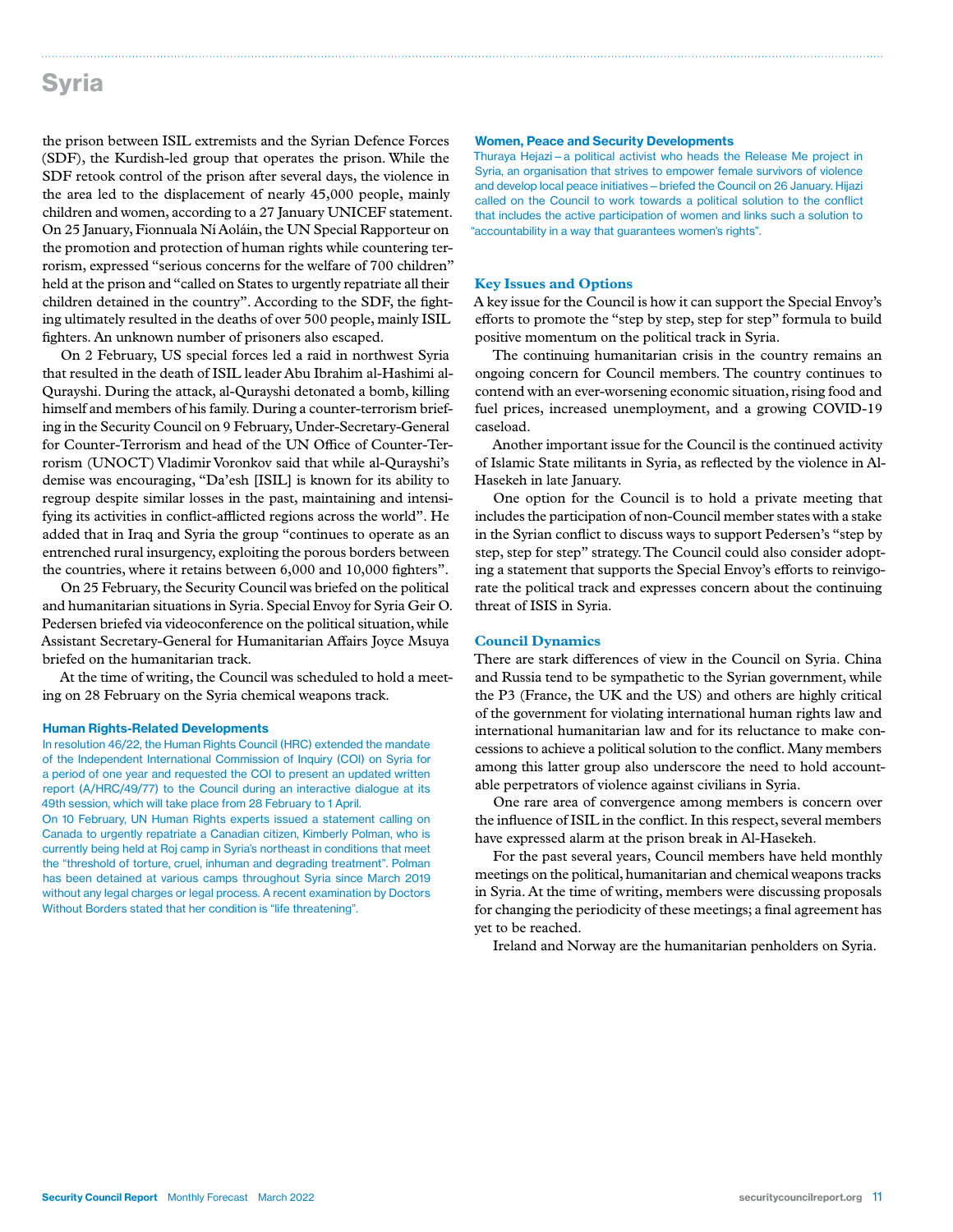# Organization for Security and Co-operation in Europe (OSCE)

#### **Expected Council Action**

In March, Poland's Minister of Foreign Affairs, Zbigniew Rau, in his capacity as the new Chairman-in-Office (CiO) for the Organization for Security and Co-operation in Europe (OSCE), is expected to brief the Security Council on the organisation's activities.

#### **Background and Key Recent Developments**

The chair of the OSCE rotates yearly, and on 1 January, Poland succeeded Sweden in this function. March's briefing will give Rau an opportunity to inform the Council about Poland's main priorities as chair and discuss possible avenues for UN-OSCE cooperation.

Poland has indicated that, during its term as CiO, it will be guided by a human-centred approach and will focus on supporting OSCE's conflict-resolution processes and promoting comprehensive assistance to conflict-affected populations. Poland outlined its priorities as OSCE chair at a 13 January session of the OSCE Permanent Council. At that meeting, Rau said that the risk of war in the OSCE area was at its highest point in the past 30 years. The crisis in and around Ukraine, he added, poses a challenge to Europe's stability and security. He emphasised that the Polish term would ensure that the OSCE plays a key role in addressing the current security situation in eastern Europe.

While the situation in Ukraine is not the only focus of March's briefing, developments on the issue are likely to dominate the discussions. The conflict in eastern Ukraine has consistently featured in the work of each CiO since hostilities began in 2014. The OSCE is the most prominent regional organisation operating in Ukraine and is directly responsible for monitoring the 2015 Minsk II agreement, which outlined steps for ending the conflict in Ukraine through a political settlement. The OSCE Special Monitoring Mission (SMM) gathers daily information related to ceasefire violations and the withdrawal of heavy weapons in the Donbas region of eastern Ukraine. Additionally, the OSCE participates in the work of the Trilateral Contact Group (TCG)—consisting of the OSCE, Russia and Ukraine—which serves as a forum for addressing implementation aspects of the Minsk agreements. Members may be interested in hearing about the impact of the current crisis in Ukraine on the work of the SMM and the future of the Minsk II agreement.

Given the OSCE's presence and access to information on the ground, Rau's briefing may provide Council members with an opportunity to learn more about recent developments on the ground following Russia's military offensive in Ukraine. On 23 February, Russian President Vladimir Putin announced a "special military operation" in the Donbas region in eastern Ukraine. Shortly after the announcement, explosions were heard across several cities in central and eastern Ukraine, including the capital, Kyiv, and Kharkiv, Ukraine's second-largest city.

Since 24 February, Russia has been attacking Ukraine on multiple fronts—including western cities such as Lviv and the southern city of Kherson—from land, air and sea. The Russian military has been carrying out rocket attacks targeting airports and military installations and ground forces are reportedly using missiles and

long-range artillery as they advance into mainland Ukraine. As at 27 February, the UN Office for the Coordination of Humanitarian Affairs (OCHA) documented at least 94 civilian deaths and 282 injuries, while noting that these figures may be an underestimate. Moreover, at least 368,000 people have fled Ukraine since the attacks began on 24 February, according to UN High Commissioner for Refugees Filippo Grandi.

The aggression against Ukraine follows several months of heightened tensions resulting from Russia's build-up of military forces near Ukraine's borders. The Security Council held six meetings on the situation in Ukraine between 31 January and 28 February. Tabled by the US and Albania, co-penholders on Ukraine, a draft resolution deploring Russia's aggression against Ukraine was put to a vote on 25 February. The draft text also welcomed and urged the continued efforts of the OSCE to support de-escalation of the current situation. However, the resolution failed to be adopted owing to a Russian veto. On 27 February, the Council adopted a draft resolution calling for an "emergency special session" (ESS) of the General Assembly to consider and recommend collective action on the situation in Ukraine. This was followed by a meeting on the humanitarian situation in Ukraine on 28 February. (For more information, see our 31 January, 16 February, 22 February, 25 February, and 27 February *What's in Blue* stories.)

In addition to the situation in Ukraine, Rau may address other conflict situations in the OSCE's area of operations during the briefing. The OSCE plays a role in international efforts regarding frozen conflicts in Georgia, Nagorno-Karabakh and Transdniestria. Given that these conflicts are not regularly discussed by the Council, some members might want to use the briefing to hear about the OSCE's mediation efforts in these situations.

### **Council and Wider Dynamics**

Most Council members strongly support the work of the OSCE. However, reaching agreement on Council products on UN-OSCE cooperation is difficult because of members' sharply diverging positions on issues within the OSCE's purview, most notably Ukraine, and on the broader European security architecture. At the 28th meeting of the OSCE Ministerial Council on 2 December 2021, Russian Minister of Foreign Affairs Sergey Lavrov said that the OSCE is "in a depressing state today" and that it had become "hostage to the blocbased discipline within the European Union and NATO".

Putin has long argued that the enlargement of NATO poses an existential threat to Russia. In an opinion piece published on 5 January, Rau indicated a readiness to hold a dialogue on a revised European security paradigm to address Russia's concerns. On 8 February, Rau launched the OSCE's Renewed European Security Dialogue initiative, stating that "it is imperative that through diplomacy and dialogue we shall find a way to de-escalate, and to begin rebuilding trust, transparency and cooperation". The subsequent Russian invasion of Ukraine in late February, which most Council members have deplored, poses a major challenge to the European security order.

UN DOCUMENTS ON THE OSCE Security Council Resolution S/RES/2623 (27 February 2022) invoked an Emergency Special Session of the General Assembly to consider the consider and recommend collective action on the situation in Ukraine. S/RES/2202 (17 February 2015) endorsed the "Package of measures for the Implementation of the Minsk Agreements' signed on 12 February 2015. Security Council Meeting Records S/PV.8968 (17 February 2022) was a briefing on the situation in Ukraine, organised by Russia to mark the seventh anniversary of the Minsk II agreement and to discuss its implementation. S/PV.8960 (31 January 2022) was an open meeting on Ukraine, under the agenda item "Threats to international peace and security". Other S/2022/155 (25 February 2022) was the vetoed draft resolution deploring Russian aggression against Ukraine.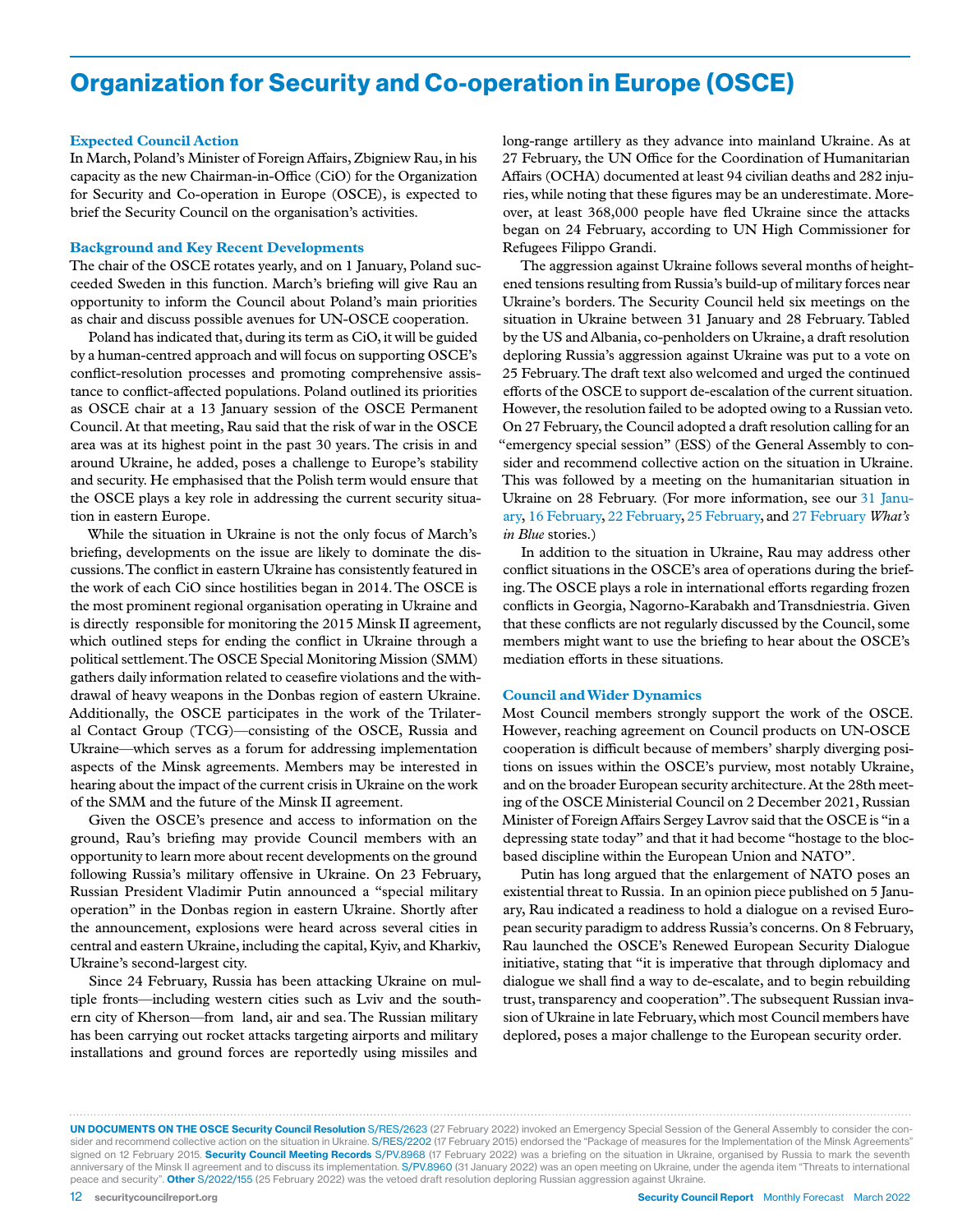# Libya

#### **Expected Council Action**

In March, the Security Council will hold a briefing, followed by consultations, on the situation in Libya. As the Secretary-General is yet to appoint a Special Envoy, a representative of the Department of Political and Peacebuilding Affairs may brief the Council.The chair of the 1970 Libya Sanctions Committee, Ambassador T.S. Tirumurti (India), is also scheduled to brief on the committee's activities.

#### **Key Recent Developments**

Since the Council last discussed Libya on 24 January, the situation in the country has continued to be marked by political turmoil following the postponement of elections that were scheduled to take place on 24 December 2021. On 10 February, the House of Representatives appointed former interior minister Fathi Bashagha as interim prime minister; however, Abdul Hamid Mohammed Dbeibah, the incumbent prime minister elected on 5 February 2021 by the Libyan Political Dialogue Forum (LPDF), remains in office and has challenged the legitimacy of Bashagha's appointment. The House of Representatives' announcement came shortly after an apparent assassination attempt on Dbeiba by unknown assailants in Tripoli.

The House of Representatives justified Bashagha's appointment by citing the failure to hold elections under Dbeibah's leadership. It appointed a committee to chart a new roadmap for elections within 14 months. That new political roadmap was put to a vote before the House of Representatives on 16 February and adopted as an amendment to Libya's transitional constitution. It envisages the creation of a new electoral commission and a 24-member committee consisting of representatives from Libya's three regions to draft a new constitution.

Dbeibah has reportedly said that he would only step down after the completion of national elections. On 21 February, he announced a new electoral roadmap with a view to holding elections by June. This roadmap reportedly suggests a plan to organise parliamentary elections by 24 June and hold a constitutional referendum on the same day. The newly elected parliament would then be inaugurated and would endorse a final constitutional text, after which presidential elections would take place. Dbeibah's opponents have argued that his term ended with the failure to hold the poll on 24 December. Nothwithstanding Dbeibah's announcement, the House of Representatives and Bashagha continue working towards the formation of a new cabinet and the implementation of the House of Representatives' roadmap.

Reacting to Bashagha's appointment in an 11 February statement, UN Secretary-General António Guterres took note of the vote of the House of Representatives to designate a new prime minister and called on all parties and institutions to continue to ensure that such decisions are taken in a transparent and consensual manner. He also appealed to them to preserve the stability of Libya as a top priority.

Special Advisor to the Secretary-General on Libya Stephanie Williams has continued her outreach efforts with Libyan stakeholders. On 13 February, she met separately with Bashagha and Dbeibah, and stressed the need to maintain calm and stability in the country. She also stressed the importance of a sustained and continued focus on holding free, fair and inclusive national elections within the

shortest timeframe possible. On the same day, Bashagha announced that he was starting consultations to form his cabinet. At time of writing, his proposed cabinet nominations were scheduled for a vote of confidence in the House of Representatives on 28 February.

On 17 February, Libya marked the 11th anniversary of its revolution amid fears that the rivalry between Bashagha and Dbeibah could plunge the country into another cycle of instability and violence.

In a 22 February tweet, Williams said that she had met with representatives of the High Council of State, who reportedly briefed her on progress in developing the electoral roadmap. A few days earlier, a Government of National Unity spokesperson had accused Williams of bias—an accusation later refuted by the Deputy Head of the Presidential Council, Abdullah Al-Lafi, who stressed that the advisor was unbiased and "keen on building bridges with all Libyan parties", according to media reports.

The High Council of State met on 24 February to discuss its position on the rival prime ministers and rejected the House of Representatives' initiative to appoint Bashagha as prime minister.

#### Human Rights-Related Developments

In resolution 48/25 of 4 October 2021, the Human Rights Council (HRC) extended the mandate of the fact-finding mission on Libya for nine months. The HRC also requested that the mission present a follow-up report to the Council at its 49th session, which will take place between 28 February and 1 April.

#### **Key Issues and Options**

A key issue for the Council is how to resolve the current political impasse following the decision of the House of Representatives to designate a new prime minister. The Council has been focused on promoting the unification of Libyan state institutions after years of two de facto parallel governments—one based in Tripoli and the other in Tobruk—a situation that developed during the process of forming Libya's democratic state after the toppling of the Qaddafi regime in 2011. Council members may call on all parties to avoid a reversal of the gains made toward re-unifying Libya's state institutions.

The other priority issue is related to the organisation of national elections and how to support Libyan parties in agreeing on an electoral roadmap with the broad support of all segments of Libyan society. In this regard, Council members may appeal to all parties and institutions to sort out their differences and work together towards holding national elections in the shortest timeframe possible.

Recent political developments may also place renewed focus on the question of the leadership of the UN Support Mission in Libya (UNSMIL). Resolution 2519 of 31 January recalled that the mission should be led by a Special Envoy. At the time of writing, the Secretary-General's appointment of the Special Envoy remained pending.

An option for the Council is to issue a statement calling on Libyan political actors and state institutions to preserve the country's unity and stability, address their political differences through dialogue, and remain focused on organising elections to meet the aspirations of the Libyan people.

#### **Council Dynamics**

How the Council react to the recent political developments remains

UN DOCUMENTS ON LIBYA Security Council Resolutions S/RES/2619 (31 January 2022) extended UNSMIL's mandate until 30 April 2022. S/RES/2599 (30 September 2021) extended UNSMIL's mandate until 31 January 2022. S/RES/2542 (15 September 2020) renewed UNSMIL's mandate until 15 September 2021; it was adopted with 13 votes in favour and two abstentions (China and Russia). Security Council Presidential Statements S/PRST/2021/24 (24 November 2021) welcomed the Paris International Conference and the Libya Stabilisation conference. S/PRST/2021/12 (15 July 2021) welcomed the second Berlin Conference on Libya. Secretary-General's Report S/2022/31 (17 January 2022) covered developments in Libya between 25 August 2021 and 17 January 2022. Security Council Letter S/2021/716 (6 August 2021) was from the Secretary-General, transmitting the strategic review of UNSMIL.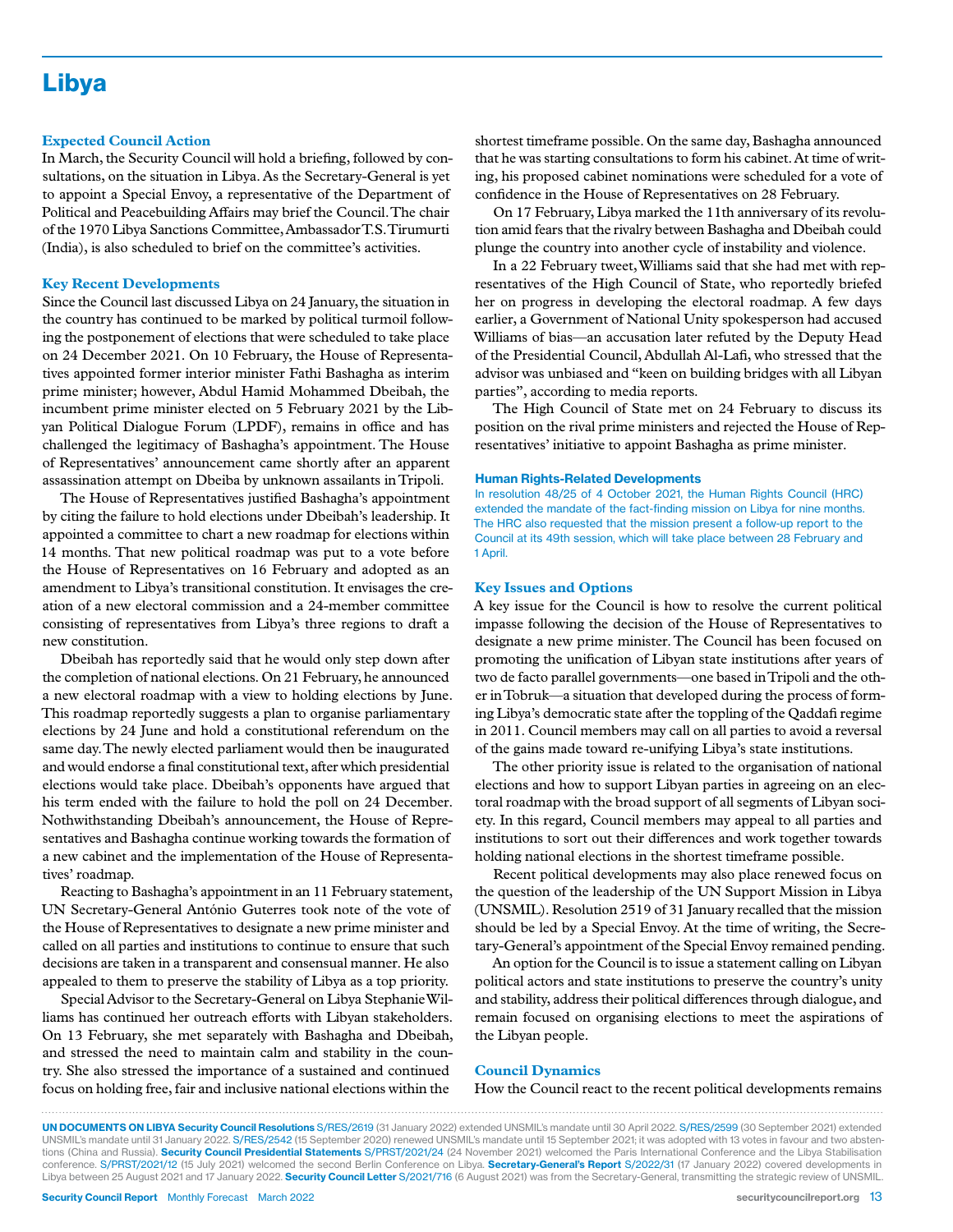# Libya

to be seen. On 14 February, Russian Foreign Ministry spokesperson Maria Zakharova expressed the hope that "Libya's new government led by Bashagha will be able to unify the Libyan society which will help to successfully cope with difficult tasks of the transitional period, including preparations to hold nationwide elections".

Council members may differ in their calls for the appointment of a Special Envoy. Some may urge the Secretary-General to make this appointment expeditiously, while others, especially the US, may place more emphasis on expressing support for Williams' mediation efforts.

### Yemen

#### **Expected Council Action**

In March, the Council is expected to hold its monthly briefing and consultations on Yemen with UN Special Envoy Hans Grundberg and a representative of OCHA.

#### **Key Recent Developments**

The escalation of the war in Yemen and the risk of further regional spillover following the Houthi rebel group's missile and drone attacks against the United Arab Emirates (UAE), and retaliatory airstrikes in January, remained major concerns over the past month.

Briefing the Security Council on 15 February, Grundberg said that he echoed the UN Secretary-General's condemnation of the Houthi attacks on the UAE in January, which demonstrated how "this conflict risks spiralling out of control". He also described as "alarming" the increase in airstrikes in Yemen, including on residential areas and civilian infrastructure. Grundberg updated the Council on progress towards developing a framework for a multitrack political process. He announced that, starting the following week, he would hold bilateral consultations with Yemeni stakeholders—including the warring parties, political parties, civil society representatives, and experts in the political, security and economic areas—to inform and refine this framework. He said that he intended to present the framework "later this spring". At the same time, the UN Envoy stressed that he was exploring every opportunity for an immediate de-escalation, although these efforts continue to be frustrated as the parties' "positions are mutually exclusive with demands on sequencing and guarantees unable to be met by the other side". On 24 February, in closed consultations that Russia and the UAE requested amid their different positions in negotiations on the Yemen sanctions renewal, Grundberg informed members that the consultations process on his framework for a political process would now start on 7 March.

Under-Secretary-General for Humanitarian Affairs Martin Griffiths also briefed at the 15 February Council briefing. Griffiths reported that there were over 650 civilian casualties in the Yemen conflict during January, the highest monthly figure in three years. In this regard, he highlighted the 21 January airstrike on a prison in Saada, resulting in more than 300 deaths or injuries, carried out by the Saudi Arabia-led coalition, which supports the Yemeni government against the Houthis.

Griffiths also emphasised that the financial shortage facing the aid operation in Yemen, which beginning in March could force the further scaling-back or termination of food rations for eight million

people and the cancellation of most UN humanitarian flights. According to Griffiths, "the scale of the current [funding] gaps are unprecedented in Yemen". In closed consultations on 15 February, Major General Michael Beary delivered his first briefing to Council members since he assumed his duties as the head of the UN Mission to Support the Hodeidah Agreement (UNMHA) on 19 January.

On the ground, the Houthis have continued their offensive to take oil and gas-rich Marib governorate despite their territorial losses since January. During February, the newly formed "Happy Yemen Brigades"—which are reportedly composed of northern tribal and Salafi fighters—launched operations against the Houthis in the northern Hajjah and Saada governorates. A Houthi drone attack targeting Saudi Arabia's Abha airport injured 12 civilians on 10 February. Another bomb-laden drone injured 16 civilians on 21 February in an attack on King Abdullah Airport in the Saudi city of Jizan, near the border with Yemen.

The UN announced progress towards finding a solution to the decrepit FSO Safer oil tanker that is moored in the Red Sea off the Houthi-held Ras Isa oil terminal and is at risk of an oil spill. UN Resident and Humanitarian Coordinator in Yemen David Gressly has been coordinating a proposal to offload the estimated 1.15 million barrels of oil from the FSO Safer to a new vessel that would allow the FSO Safer to be towed away. In a 5 February statement, Gressly said that Yemeni government officials have confirmed their support for the plan and that he had held constructive talks with senior Houthi officials.

#### Sanction-Related Developments

On 28 February, the Security Council adopted resolution 2624, renewing the Yemen financial and travel ban sanctions until 28 February 2023 and the mandate of the Yemen Panel of Experts until 28 March 2023. Brazil, Ireland, Mexico and Norway abstained on the vote. (For more, see our What's In Blue story of 28 February 2022.)

#### **Key Issues and Options**

Key issues include the war's escalation and the risk of further regional spillover. Grundberg's effort to restart an inclusive political process, based on the framework he is developing that addresses political, security and economic issues, remains critical. Members may encourage Grundberg to continue to develop and complete his framework for an inclusive political process, which the Council could then endorse.

Key issues related to Yemen's humanitarian crisis include protecting civilians, preventing famine, improving humanitarian access,

UN DOCUMENTS ON YEMEN Security Council Resolution S/RES/2624 (28 February 2022) renewed the Yemen sanctions regime for one year. Security Council Meeting Record S/PV.8966 (15 February 2022) was a briefing on Yemen. Security Council Press Statement SC/ 14771 (21 January 2022) condemned the "heinous terrorist attacks" in Abu Dhabi on 17 January that were committed and claimed by the Houthis.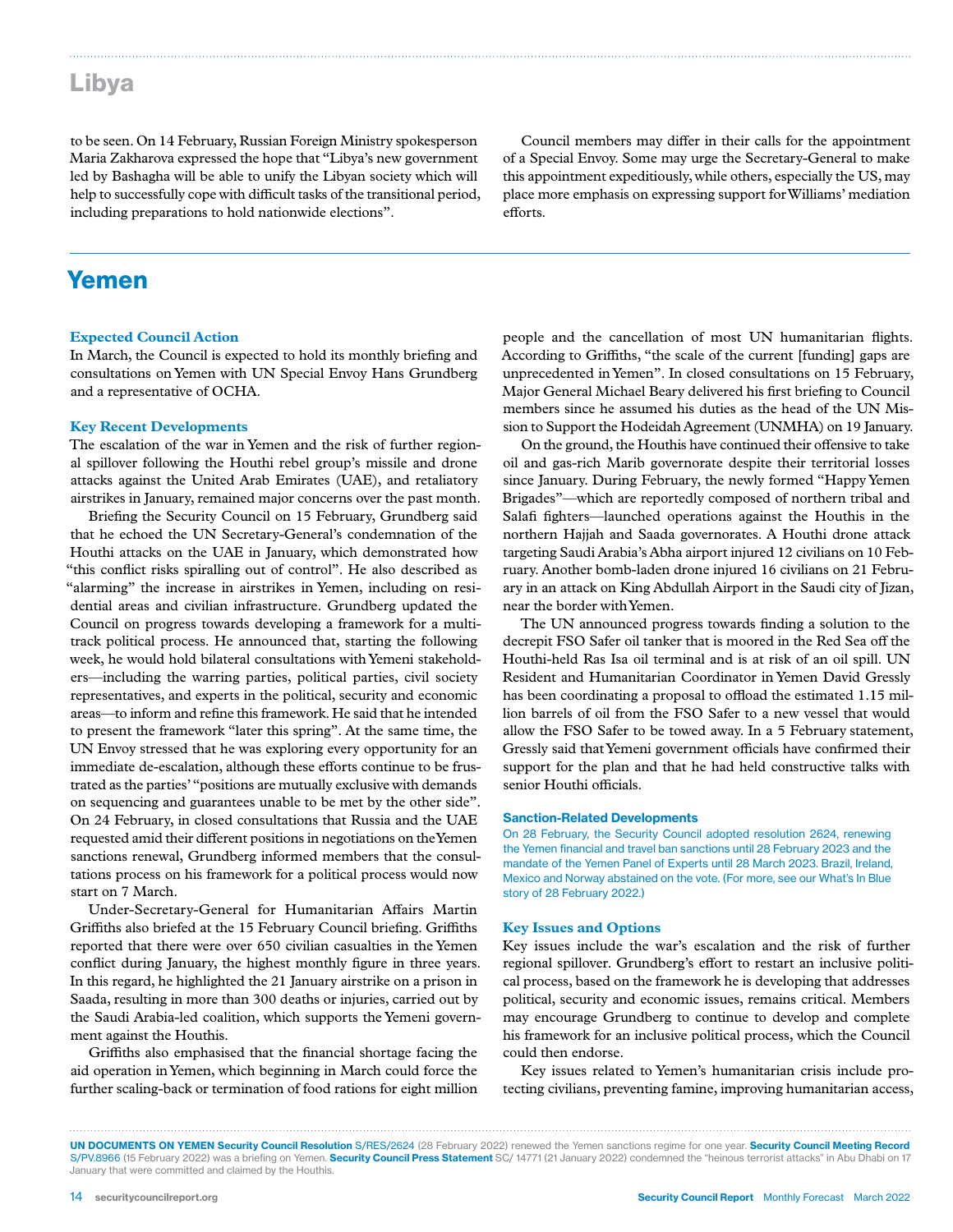### Yemen

supporting the economy, and raising funds for relief efforts. The annual pledging event for Yemen's humanitarian response, being hosted by Sweden and Switzerland, is scheduled for 16 March. Members could encourage donors to support the 2022 humanitarian response plan (HRP), which is expected to require funding similar to last year's \$3.85 billion HRP. They could also urge UN member states to support the economic framework that the UN has developed to stabilise the Yemeni rial, lower commodity prices, and pay civil servants' salaries.

#### **Council Dynamics**

Council members have been largely united in supporting the UN envoy's effort to restart a political process and in their calls for a ceasefire or de-escalation. There has also been widespread concern about the humanitarian situation and the threat posed by the FSO Safer. Differences in the Council have tended to involve Russia's preference for reducing references singling out the Houthis in Council products, as opposed to some other members that favour being more critical of Houthi actions.

The presence of the UAE, which is a key member in the Saudiled coalition and joined the Council in January, has affected Council dynamics. Since the January attacks on Abu Dhabi, the UAE has pushed to label the Houthis as a terrorist group and strengthen sanctions against the movement. It has been lobbying the US, which along with the UK, supports the coalition, to reinstate its unilateral designation of the Houthis as a foreign terrorist organisation. In a separate action, on 23 February, the US announced that it was

designating for sanctions, in coordination with Gulf partners, an international network funding Houthi military forces that operates under the leadership of Iran's Islamic Revolutionary Guard Corps-Qods Force and Houthi financier Sa'id al-Jamal.

At the Security Council, the UAE initiated a press statement to characterise the Houthi targeting of Abu Dhabi as a terrorist attack. At the time of this writing, it was calling for the Council to acknowledge the Houthis as a terrorist group, and to add the Houthis as an entity to the Yemen sanctions list in the negotiations on the Council's annual Yemen sanctions resolution. In addition, the UAE statement at the 15 February briefing was notable for its implicit criticism of Grundberg, describing "the continued paralysis of the political process under the leadership of the United Nations to deal realistically and firmly with" the Houthis.

Some members have expressed concern about these moves. Members failed to agree to press elements following the 15 February briefing. On the sanctions resolution, several members also raised concerns about, among other things, the terrorism label and the impact that designating the Houthis would have on the humanitarian situation, worried for instance, about the private sector pulling back from Yemen to avoid potentially violating the sanctions, and the repercussions for the political process. To address some of these concerns, the designation was expected to not include subjecting the Houthis to the financial sanctions established by resolution 2140 and only subject them to the arms embargo provisions of resolution 2216.

The UK is the penholder on Yemen. Ambassador Ferit Hoxha (Albania) chairs the Yemen 2140 Sanctions Committee.

### Lebanon

#### **Expected Council Action**

In March, Council members expect to receive a briefing in consultations on the Secretary-General's report on the implementation of resolution 1701, adopted in 2006, which called for a cessation of hostilities between Israel and Hezbollah. The report is due by 10 March. Special Coordinator for Lebanon Joanna Wronecka and Under-Secretary-General for Peacekeeping Operations Jean-Pierre Lacroix are the expected briefers.

#### **Key Recent Developments**

On 24 January, the Lebanese cabinet met for the first time in more than three months to discuss the draft budget for 2022. The cabinet had last met on 12 October 2021, before ministers affiliated with Shi'a groups Hezbollah and Amal refused to participate in further cabinet meetings in protest against Tarek Bitar, the judge leading the investigation into the 4 August 2020 Beirut port explosion. (For context, see our brief on Lebanon in the November 2021 Forecast.) According to media reports, while stressing that they would "continue to work to correct the judicial process", the two groups said that their decision to end the cabinet boycott was motivated by a desire to discuss the country's economic recovery and approve the budget. On 10 February, the cabinet approved the budget and referred it to

the parliament, where it is currently awaiting approval.

Key international interlocutors have seen the resumption of regular cabinet meetings, the approval of the budget, and agreement on a comprehensive programme of reforms as necessary steps for Lebanon to unlock international financial support to help the country overcome its ongoing dire socioeconomic crisis, as detailed in the Security Council's 4 February press statement on Lebanon. Discussions between the International Monetary Fund (IMF) and the Lebanese government are ongoing. Concluding an IMF virtual mission to Lebanon from 24 January to 11 February, an IMF official said that while progress had been achieved on agreeing with the Lebanese authorities on necessary areas of reform, "more work is needed to translate them into concrete policies".

On 29 December 2021, Lebanese President Michel Aoun signed a decree scheduling parliamentary elections for 15 May. In two recent press statements—released on 4 February and 27 September 2021, respectively—Council members stressed the importance of holding free, fair, transparent and inclusive elections "ensuring the full, equal and meaningful participation of women as candidates and voters". A similar message was put forward by the International Support Group (ISG) for Lebanon on 11 February. (The ISG is composed of the UN, China, France, Germany, Italy, Russia, the

UN DOCUMENTS ON LEBANON Security Council Resolution S/RES/1701 (11 August 2006) called for a cessation of hostilities between Israel and Hezbollah. Secretary-General's Report S/2021/953 (16 November 2021) was the most recent Secretary-General's report on the implementation of resolution 1701.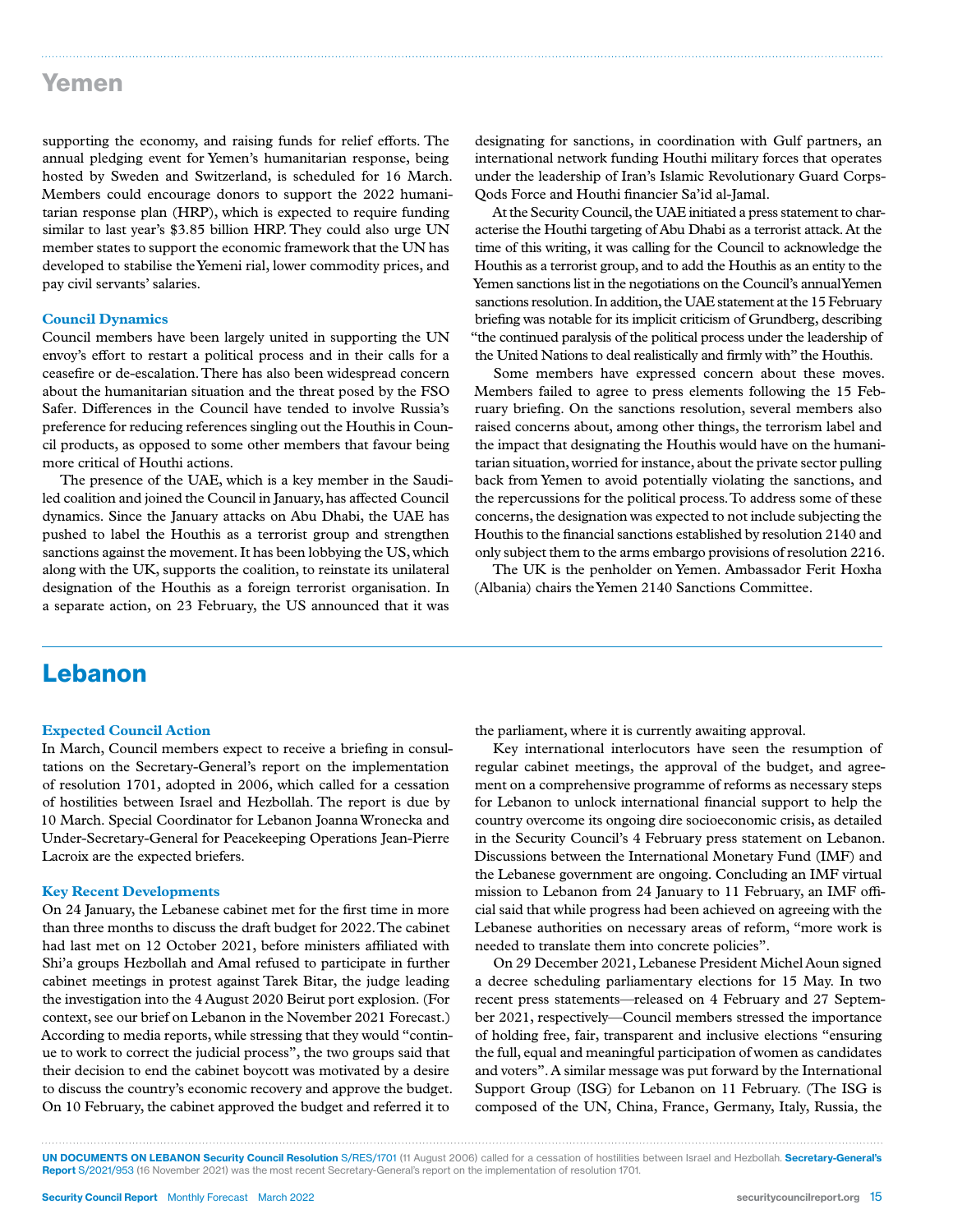### Lebanon

UK, and the US, as well as the EU and the Arab League.) While candidate registration for the elections is still open, an important development was the announcement on 24 January by a Sunni leader and former prime minister Saad Hariri that he was retiring from political life and would not run in the elections.

The Lebanese population continues to face the effects of a severe socioeconomic crisis. A Word Bank report issued in January estimates a 58.1 percent contraction of the Lebanese gross domestic product (GDP) between 2019 and 2021, while the inflation rate for 2021 is expected to average around 145 percent. On 26 January, Lebanon signed a deal to import energy from Jordan through Syria, but the implementation of this agreement has yet to commence. During a 10 February visit to southern Lebanon, Wronecka noted the severe impact that the crisis was having in that part of the country, where she was briefed by UNHCR officials on the situation of Syrian refugees in Lebanon, many of whom face extreme poverty and food insecurity.

Following separate talks with Israel and Lebanon, US Senior Advisor for Global Energy Security Amos Hochstein said he could see "narrowing gaps" toward an agreement on the demarcation of the maritime border between the two countries. Resolving the dispute could allow for the exploration of potentially lucrative natural resources in the area.

During his visit to Lebanon from 19 to 22 December 2021, Secretary-General António Guterres paid tribute to the victims of the Beirut port explosion and said that only an "impartial, thorough and transparent investigation" could deliver the justice that the families of the victims deserve. However, the inquiry into the explosion has been suspended several times following the filing of lawsuits against Bitar by officials he had summoned for questioning. During his visit, Guterres also met with key Lebanese officials to discuss the need for reforms and visited the United Nations Interim Force in Lebanon (UNIFIL) in southern Lebanon.

Several violent incidents targeting UNIFIL patrols have recently taken place in various locations in the mission's area of operation. In their 4 February press statement, Council members deplored these incidents—which occurred between 22 December 2021 and 25 January—and called on the Lebanese authorities to investigate the attacks and bring the perpetrators to justice. According to media reports, the incidents have involved groups of residents who have stopped UNIFIL patrols, vandalising the mission's vehicles and stealing peacekeepers' personal and operational items. On 25 January, a peacekeeper required hospitalisation after sustaining injuries in an attack.

Adopted in August 2021, resolution 2591 requested UNIFIL to support the Lebanese Armed Forces (LAF) through temporary and special measures consisting of "non-lethal material (fuel, food and medicine) and logistical support" for a period of six months. This provision was driven by concerns about the impact of the socioeconomic crisis in Lebanon on the LAF's capacity to carry out its functions adequately in UNIFIL's area of operations. UNIFIL has since provided supplementary support to the LAF through several rounds of donations and, on 10 December, signed a memorandum of understanding with the LAF formalising the provision of this assistance. The LAF has also received bilateral support from some

Council members, in particular from the US, which has recently announced its intention to redirect some of its military assistance to the LAF towards "livelihood support".

On 4 February, the Secretary-General announced that Major General Aroldo Lázaro Sáenz will take over from Major General Stefano Del Col as UNIFIL head of mission and force commander. At the time of writing, the transfer of authority ceremony was expected to take place on 28 February.

#### Human Rights-Related Developments

On 14 February, during the 81st session of the Committee on the Elimination of Discrimination against Women (CEDAW), Lebanese NGOs called for targeted measures for women to address structural barriers that reinforce discriminatory and gendered norms, practices and policies; legislation to address violence against women, including against women in politics; and a comprehensive law on personal status codes in Lebanon, among other issues.

#### Women, Peace and Security

On 31 January, UNIFIL became the first UN field mission to receive funding via the Elsie Initiative Fund for Women in Peace Operations (EIF), which is aimed at creating an enabling environment for women peacekeepers. The EIF is a UN trust fund established in 2019 by the UN and Canada, with its secretariat within UN Women. The \$357,000 funding will be used to put in place gender-sensitive accommodations and working conditions for women peacekeepers deployed in UNIFIL's Ghanaian battalion.

### **Key issues and Options**

One of the Council's main concerns is the lack of implementation of resolution 1701, including a permanent ceasefire. The most recent Secretary-General's report on resolution 1701 said that no progress had been achieved towards the disarmament of armed groups and that Hezbollah "continued to acknowledge publicly that it maintains military capabilities". According to media reports, Hezbollah's leader Sayyed Hassan Nasrallah said on 16 February that the group has been producing drones in Lebanon and that it has become capable of converting standard rockets into precision missiles. On 17 February, Israeli authorities said that they had shot down a drone belonging to Hezbollah and media reports indicate that Israeli fighter jets overflew Beirut and its suburbs the following day and southern Lebanon on 22 February.

Regarding UNIFIL, the increase in attacks against the mission's patrols is an issue of concern for the Council. A potential issue that Council members may also consider is the expiration at the end of February of the six-month temporary and special measures in support of the LAF and whether an extension of these measures is needed. (The mandate of UNIFIL expires on 31 August.) Another potential issue is the fact that the Indonesian ship that currently serves as one of the five vessels of UNIFIL's Maritime Task Force may end its service in March.

A key issue for the Council is the timely holding of the elections in May. How best to support women's participation in the elections is an important related issue for some Council members. As noted during the 25 May Lebanon meeting of the Informal Experts Group on Women, Peace and Security, women constitute only 4.6 percent of the parliament and have in the past faced numerous challenges in winning seats, such as financing and violence. Council members may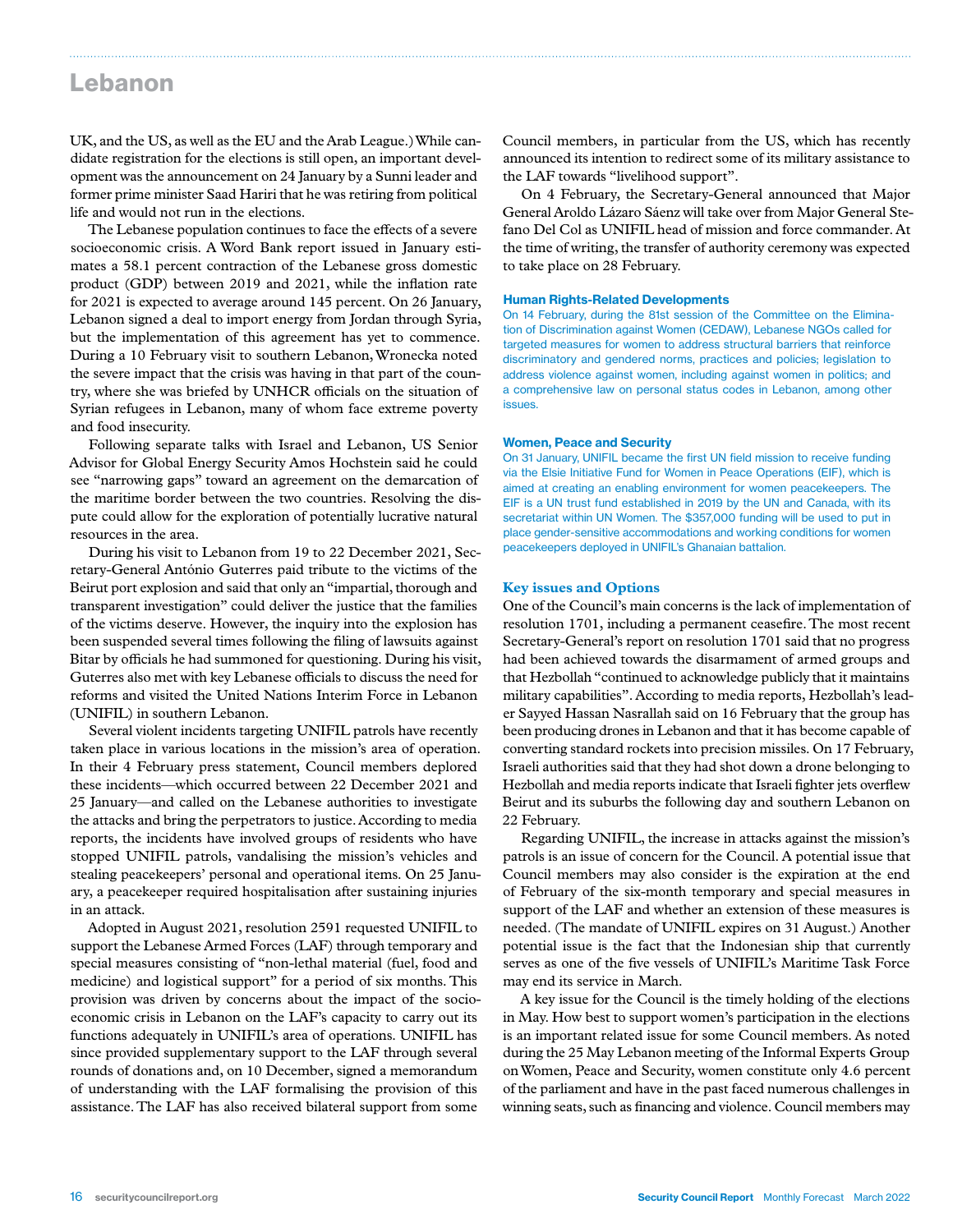### Lebanon

consider a closed Arria-formula meeting with women from Lebanese civil society and key political figures to discuss the challenges facing women participating in politics.

The ongoing socioeconomic instability is a further issue. Council members may consider inviting the UN Special Rapporteur on extreme poverty and human rights, Olivier De Schutter, for a briefing. (De Schutter spent two weeks in Lebanon in early November 2021 to assess the country's multifaceted crisis.)

Council members could also consider a visit to Lebanon to gather first-hand information on all of these issues.

#### **Council Dynamics**

Although the Council has not met on Lebanon since Albania, Brazil, Ghana, Gabon, and the United Arab Emirates joined in January, it seems that the arrival of these five members has not changed the Council's broad support for Lebanon's sovereignty, territorial integrity, political independence, and security. Differences over Hezbollah remain among Council members, with Russia on one end of the spectrum seeing the Shi'a group as a legitimate sociopolitical force, and Council members including the US and the UK at the other end listing Hezbollah as a terror group, in both cases without distinguishing between the group's political and military wings.

France is the penholder on Lebanon.

### Cooperation between the UN and the League of Arab States

### **Expected Council Action**

In March, the Security Council will hold a briefing on cooperation between the UN and the League of Arab States (LAS) at the initiative of the United Arab Emirates (UAE), which serves as president of the Council for the month. Khalifa Shaheen Almarar, Minister of State at UAE's Ministry of Foreign Affairs and International Cooperation, will chair the meeting. UN Secretary-General António Guterres and LAS Secretary-General Ahmed Aboul Gheit are the expected briefers. A presidential statement is a possible outcome.

#### **Background and Key Recent Developments**

Strengthening partnerships and cooperation with regional and subregional organisations—as envisioned in Chapter VIII of the UN Charter—has become an increasingly prominent theme for the Security Council. The Council has held annual consultative meetings with the AU Peace and Security Council since 2007 and has received regular briefings from the EU since 2010. It has also held debates and briefings on cooperation with several other bodies, including the Association of Southeast Asian Nations (ASEAN) and the Organization for Security and Co-operation in Europe (OSCE).

In the past decade, representatives of the LAS have addressed the Council on several occasions as a result of the proliferation of regional conflicts. During Germany's presidency in September 2012, the Council held a high-level meeting on peace and security in the Middle East, focusing on the relationship between the Council and the LAS and featuring briefings by the then-Secretaries-General of the UN and the Arab League, Ban Ki-moon and Nabil Elaraby. The meeting adopted a presidential statement in support of the League's contribution to collective efforts towards the peaceful settlement of conflicts in the Middle East. The statement also expressed the Council's determination to take steps to enhance its cooperation with the LAS.

In May 2016, the Council held its first consultative meeting with members of the LAS in Cairo during the Council's visiting mission to Somalia, Kenya and Egypt. Then-Council president Egypt and Bahrain, then-chair of the LAS, co-chaired the meeting. Several diplomats urged that such joint meetings be convened regularly, and

some called for the establishment of a fixed consultative mechanism between the two organisations.

The relationship was further developed during Kuwait's June 2019 Council presidency through a high-level briefing on cooperation between the Council and the LAS. Secretary-General António Guterres and Aboul Gheit were the briefers. The meeting coincided with the opening of the UN Liaison Office to the LAS in Cairo, which had been planned since 2016. The office is mandated to increase collaboration related to conflict prevention, mediation, peacekeeping, and peacebuilding. Despite its modest staffing levels, the office plays an important role in coordinating joint efforts to expand economic opportunity, advance respect for human rights and build political inclusion in the region.

At the June 2019 briefing, Aboul Gheit presented several observations that he hoped would guide future LAS-UN cooperation. He stressed that any "fruitful cooperation" must allow for a permanent way to exchange information between the organisations and called for increased cooperation between the LAS and UN special representatives and envoys to Arab conflicts and areas of crises "in a manner that truly results in a unified and common understanding of [root] causes". He also emphasised that collaboration should go beyond addressing current conflicts; it should include efforts to promote joint early-warning mechanisms and preventive diplomacy.

In a presidential statement adopted at the meeting, the Council encouraged the holding of an annual briefing by the LAS Secretary-General and expressed the Council's intention to consider further steps to promote closer UN-LAS cooperation on matters related to peace and security. The statement also encouraged an annual informal meeting between Security Council members and the LAS Council—the League's main decision-making body—and underscored the importance of trilateral cooperation among the UN, the AU and the LAS on cross-regional peace and security issues.

On 18 January 2021, the Council held another meeting on UN-LAS cooperation at the initiative of Tunisia. Under-Secretary-General for Political and Peacebuilding Affairs Rosemary DiCarlo and Aboul Gheit briefed the Council on areas of cooperation between the two organisations. A presidential statement adopted during the

Security Council Report Monthly Forecast March 2022 security council report.org 17 UN DOCUMENTS ON COOPERATION BETWEEN THE UN AND THE LAS Security Council Presidential Statements S/PRST/2021/2 (29 January 2021) encouraged an informal meeting between Security Council members, the LAS Secretary-General, and representatives of the Arab Summit Troika. S/PRST/2019/5 (13 June 2019) encouraged holding an annual briefing by the LAS Secretary-General and an annual informal meeting between members of the Security Council and the LAS Council. S/PRST/2012/20 (26 September 2012) welcomed intensifying LAS-UN cooperation. Secretary-General's Report S/2020/898 (11 September 2020) was the biennial report on cooperation between the UN and regional and other organisations.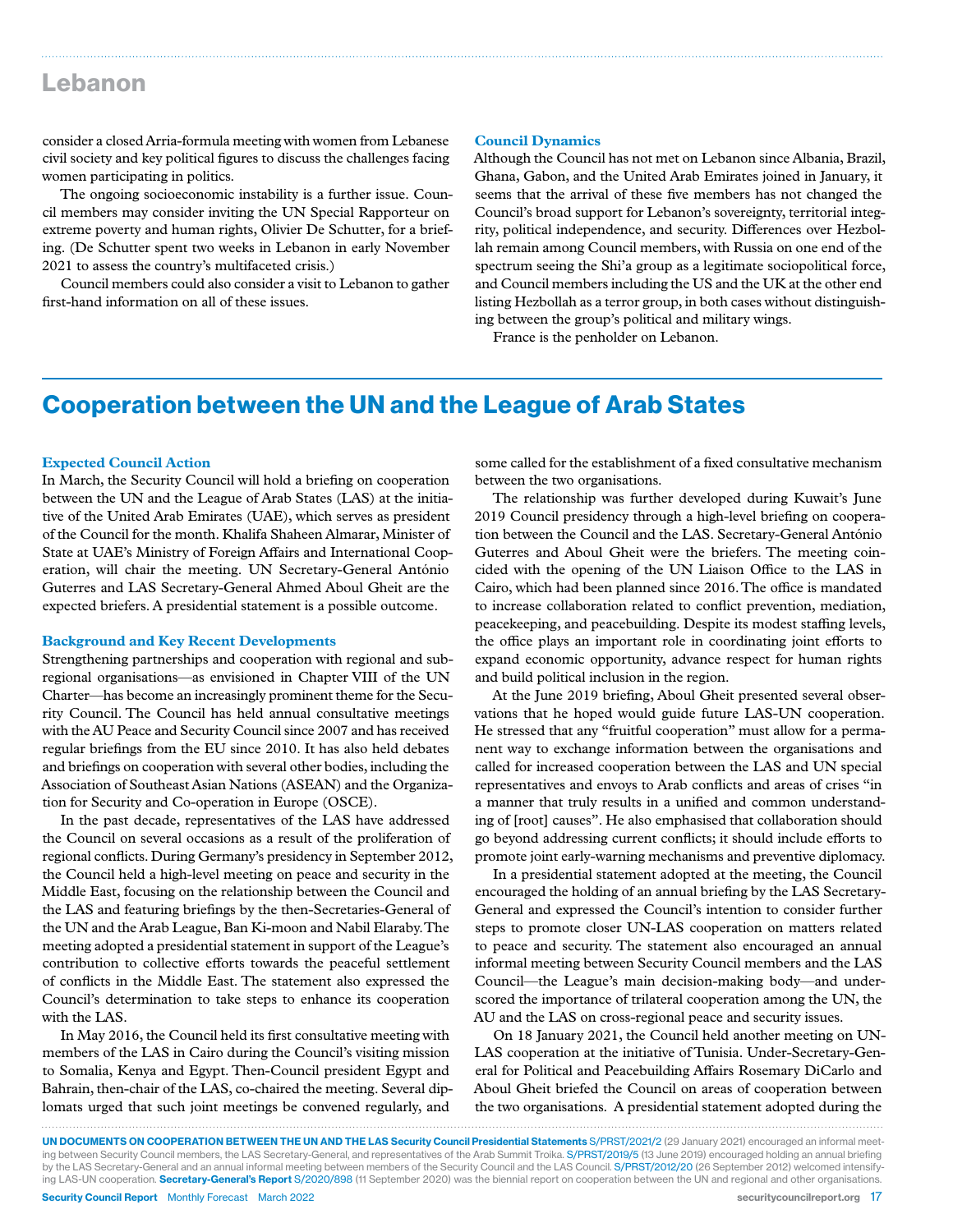# Cooperation between the UN and the League of Arab States

briefing reiterated the Council's intention to consider further steps to promote closer cooperation in the fields of early warning and conflict prevention, peacekeeping, peacebuilding, sustaining peace, and counter-terrorism. It again encouraged the holding of an annual informal meeting between the Security Council and members of the LAS Council and, whenever possible, informal meetings of the Security Council, the LAS Secretary-General and representatives of the Arab Summit Troika—a group of three rotating countries that monitor the implementation of resolutions and commitments adopted by the LAS Council.

In line with that recommendation, Security Council members held an informal interactive dialogue (IID) on 22 September 2021 on UN-LAS cooperation, with participation from Aboul Gheit, UN Assistant Secretary-General for the Middle East, Asia and the Pacific Khaled Khiari, and representatives from Algeria, Saudi Arabia and Tunisia—the then-Arab Summit Troika.

Pursuant to Security Council resolution 1809, adopted on 16 April 2008, the Secretary-General produces a biennial report on cooperation between the UN and regional organisations. The most recent report, published on 11 September 2020, highlighted several areas of UN cooperation with the LAS. For example, it noted that the Office of Counter-Terrorism had been working closely with the LAS member states' Interior Ministers Council in developing a regional counter-terrorism strategy that was aligned with the UN Global Counter-Terrorism Strategy. It also highlighted joint efforts undertaken by UN Women and the LAS to support LAS member states in developing and implementing national action plans on women, peace and security.

On 30 and 31 January, LAS member states, with support from UN Women Regional Office for the Arab States, held a preparatory meeting to develop an approved regional position and identify key regional priorities ahead of the 66th session of the Commission on the Status of Women scheduled for 14 to 25 March. At the late January meeting, LAS members endorsed the Arab Declaration through which the LAS committed to enhancing women's economic empowerment and resilience in the context of climate change.

#### **Key Issues and Options**

A key issue for the Council is how to strengthen cooperation between

the UN and the LAS on peace and security issues facing the Middle East and North Africa (MENA) region. Next month's briefing will provide Council members with an opportunity to share assessments of and develop effective collaborative solutions to conflicts and crises facing the MENA region, including those in Lebanon, Libya, South Sudan, and Yemen.

A related key issue is the need to enhance trilateral coordination among the UN, the AU and the LAS on cross-regional peace and security issues. At the ninth General Cooperation Meeting between the AU Commission and the LAS, held on 1 February 2021, participants discussed the need to strengthen the Africa-Arab partnership in the context of negotiations on Libya, Sudan, Somalia, and the Grand Ethiopian Renaissance Dam.

The Council may consider adopting a presidential statement encouraging annual consultations between members of the Security Council and the LAS Council, as well as regular trilateral coordination meetings with the AU. The statement could also request the Secretary-General to report on further ways to strengthen relations and cooperation between the UN Security Council and the LAS Council.

#### **Council and Wider Dynamics**

Several factors have, to date, limited cooperation between the Council and the LAS. Difficult Council dynamics on issues in the region, demonstrated by the frequent vetoes cast by the US and Russia on Israel-Palestine and Syria, respectively, have complicated the ability of the two bodies to work together.

Differences among Arab League countries have also been evident in recent years. For example, in late 2020, several LAS members including Bahrain, Morocco, Sudan and the UAE—signed the USbrokered Abraham Accords, which normalised diplomatic relations with Israel. LAS members' establishment of formal ties with Israel has long been hindered by the Israeli-Palestinian conflict, and some viewed the signing of the Abraham Accords as being at odds with the Palestinian national movement: at the time, Palestinian Foreign Minister Riyad al-Maliki announced that the Palestinian Authority had decided to cede its turn to serve as the rotating chair of the LAS' Council in 2021, arguing that "there is no honour in seeing Arabs rush towards normalisation during its presidency".

# DPRK (North Korea)

#### **Expected Council Action**

In March, the Security Council is expected to extend the mandate of the Panel of Experts assisting the 1718 Democratic People's Republic of Korea (DPRK) Sanctions Committee.

The panel's mandate expires on 30 April.

#### **Key Recent Developments**

The Panel of Experts provided its final report to the Committee on 4 February. The Committee discussed the report when it met on 23 February. Under the terms of resolution 2569, the Panel of Experts was due to submit the report to the Council no later than 25 February.

According to media outlets claiming to have seen the report, it notes that the DPRK has continued to evade maritime sanctions and maintain and develop its nuclear and ballistic missile infrastructure, "including through cyber means and joint scientific research". Media reports also say that the report indicates that cyber-attacks are an important source of revenue for the DPRK and that the DPRK stole more than \$50 million from at least three cryptocurrency exchanges in North America, Europe and Asia between 2020 and mid-2021.

UN DOCUMENTS ON THE DPRK Security Council Resolution S/RES/2569 (26 March 2021) extended the mandate of the Panel of Experts of the 1718 DPRK Sanctions Committee until 30 April 2022. S/RES/2397 (22 December 2017) tightened sanctions on the DPRK. Sanctions Committee Document S/2021/777 (8 September 2021) was the midterm report of the Panel of Experts.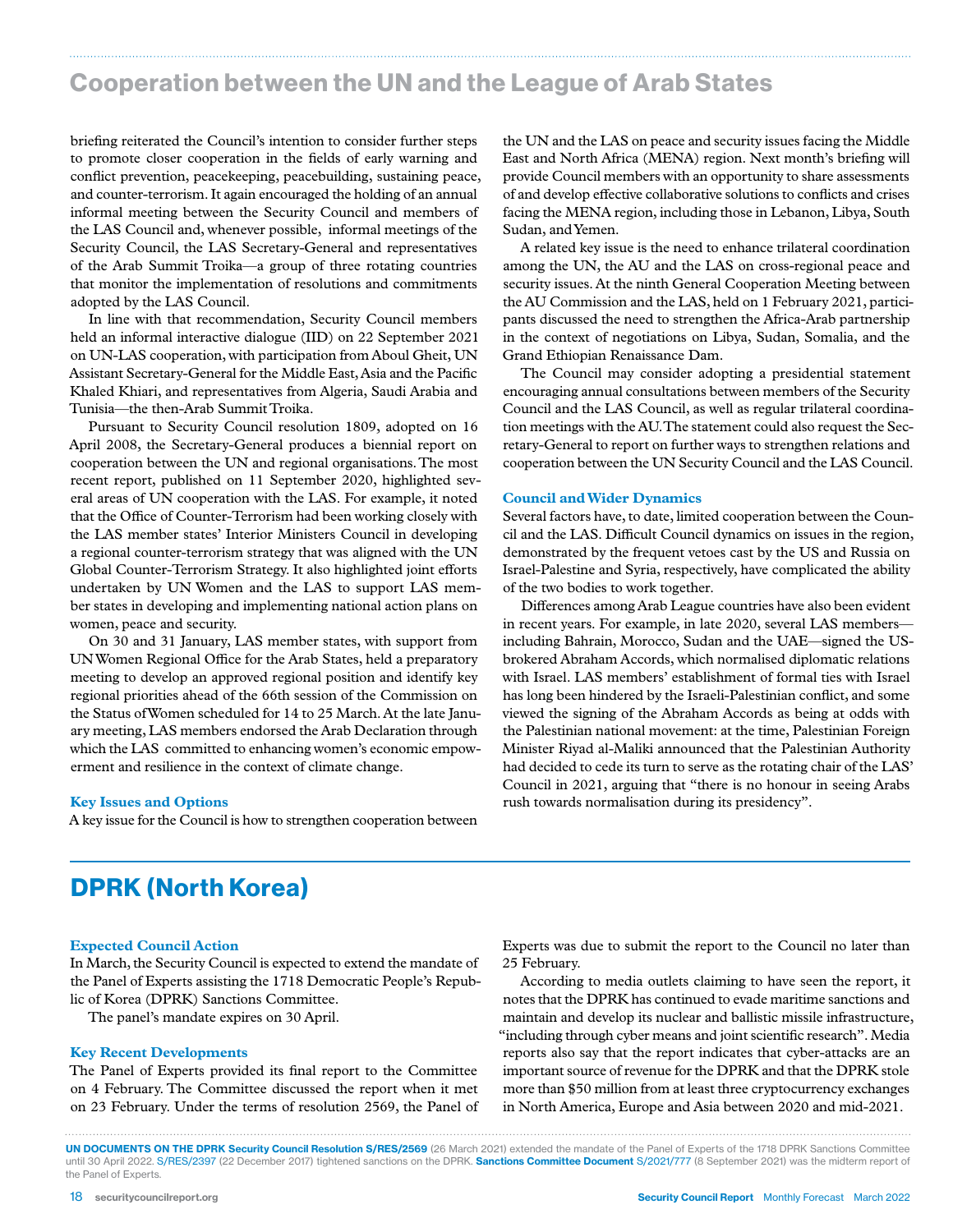# DPRK (North Korea)

At a 19 January meeting of the Politburo of the Workers' Party of Korea (WPK), DPRK officials were reportedly instructed "to promptly examine the issue of restarting all temporarily-suspended activities". Several analysts have suggested that this instruction appears to be a reference to the possible resumption of long-range and nuclear weapons tests by the DPRK, which have been the subject of a self-imposed moratorium since 2017.

On 30 January, the Republic of Korea (ROK) announced that the DPRK had tested an intermediate-range ballistic missile. According to ROK officials, the missile travelled approximately 800 kilometres before landing in waters between the Korean Peninsula and Japan. The following day, the Korean Central News Agency (KCNA), the DPRK's official state news agency, said that the test was conducted to verify the accuracy of the Hwasong-12 missile, which it last tested in 2017. Council resolutions prohibit the DPRK from testing ballistic missiles.

On 4 February, Council members convened for closed consultations to discuss the 30 January test. Under-Secretary-General for Political and Peacebuilding Affairs Rosemary DiCarlo briefed. It appears that DiCarlo emphasised the importance of Council unity in responding to the DPRK's recent missile tests and said that such unity will help the Council find a solution to the problem. A majority of Council members condemned the missile launch and expressed concern regarding the DPRK's behaviour, and it seems that several members urged the Council to respond formally. China and Russia, however, did not condemn the test and apparently blamed the US for not engaging in dialogue with the DPRK. It appears that China and Russia also focused on the humanitarian impact of sanctions and the need to provide sanctions relief to the DPRK, while some African members noted that sanctions were negatively affecting the humanitarian situation in the country and said that this should be addressed.

The US circulated a draft press statement prior to the consultations. Among other matters, the statement apparently condemned the 30 January test, noted that the test violated Council resolutions, called on member states to implement sanctions, and urged the DPRK to engage in meaningful negotiations. It appears that the press statement was blocked by China.

Before the meeting, Ambassador Zhang Jun (China) told the media that the US should show "more sincerity and flexibility" and that it should "come up with more attractive and more practical, more flexible approaches, policies and actions". Albania, Brazil, France, Ireland, Japan, Norway, the United Arab Emirates (UAE), the UK, and the US issued a joint statement after the meeting that condemned the 30 January launch and called on the Council to speak with one voice in responding to it. The statement also urged "all member states, and particularly our fellow Council members" to play a constructive role in implementing UN sanctions and called for the DPRK to return to dialogue.

On 12 February, US Secretary of State Antony Blinken met with Japanese Foreign Minister Hayashi Yoshimasa and the ROK's Minister of Foreign Affairs, Chung Eui-yong, in Hawaii. In a press conference following the meeting, all three officials condemned the DPRK's recent spate of missile tests and said that their governments were open to dialogue.

On 24 February, Council members convened for closed consultations to discuss the 90-day report on the work of the 1718 Sanctions Committee. Ambassador Mona Juul (Norway) briefed.

#### Human Rights-Related Developments

During the 49th session of the Human Rights Council, which is scheduled to run from 28 February to 1 April, High Commissioner for Human Rights Michelle Bachelet will provide an oral update on possible strategies for any future accountability process in the DPRK.

In an 11 February statement, the Office of the High Commissioner for Human Rights (OHCHR) noted that the Special Rapporteur on the situation of human rights in the DPRK, Tomás Ojea Quintana, would conduct an official visit to the ROK from 15 to 23 February. Ojea Quintana will meet with ROK government officials, members of the National Assembly and DPRK escapees, among others. Despite repeated requests, the DPRK has not granted him access to the country. Ojea Quintana will report his findings and recommendations to the Human Rights Council in March.

#### **Key Issues and Options**

The DPRK's recent missile tests have dramatically escalated tensions on the Korean peninsula and created a major issue for the Council. It appears that the DPRK tested nine ballistic missiles in January, the most in any one-month period in the history of its weapons programmes.

Sanctions evasion is another important issue. In its 8 September 2021 midterm report, the Panel of Experts noted that maritime vessels and "the management and ownership structures supporting them" have demonstrated increasing sophistication in their efforts to evade sanctions. The overall effectiveness of the sanctions regime is also a concern for the Council, particularly given that the DPRK is believed to have increased its nuclear arsenal since the sanctions regime was introduced. Other issues for the Council are the DPRK's ongoing refusal to engage in denuclearisation dialogue and the humanitarian impact of UN sanctions.

In light of these issues, the Council could consider adopting a formal outcome that condemns the recent missile tests, urges member states to comply with sanctions and calls for the resumption of diplomatic talks.

In extending the mandate of the Panel of Experts, Council members could include stronger language on the need for member states to adhere to existing sanctions. It could also request a report on sanctions enforcement that considers whether stricter enforcement is possible or add language that emphasises the importance of the 1718 DPRK Sanctions Committee's role in considering humanitarian exemption requests.

Another option is to convene an informal interactive dialogue with key regional stakeholders to discuss new ways of addressing the security threat posed by the DPRK.

#### **Council Dynamics**

Council members remain divided regarding the DPRK. The P3 (France, the UK and the US) and other like-minded states regularly condemn its ballistic missile tests, arguing that they violate Council resolutions and destabilise the Korean Peninsula. These members also emphasise the importance of dialogue, maintaining the sanctions regime, and addressing sanctions evasion. China and Russia, on the other hand, often argue that more information is needed to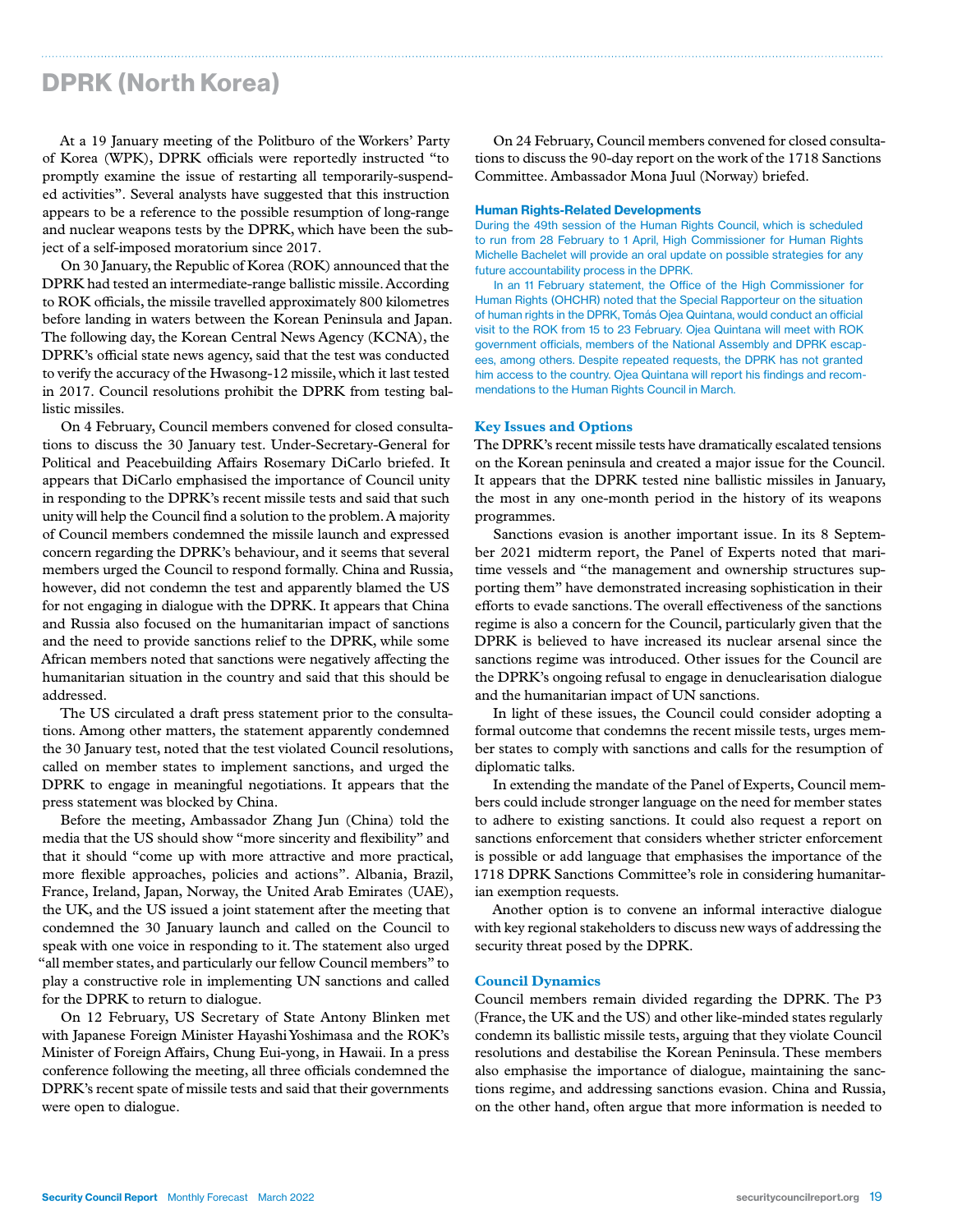# DPRK (North Korea)

determine whether particular missile tests violate Council resolutions and also contend that UN sanctions should be eased because of their humanitarian impact. China and Russia have also suggested that easing sanctions may entice the DPRK to engage in denuclearisation dialogue.

It is possible that members' divergent views will lead to contentious negotiations on the resolution extending the mandate of the Panel of Experts. The overall dynamic may change, however, if the DPRK's behaviour should escalate and it were to test an intercontinental ballistic missile or a nuclear weapon.

### Sudan

### **Expected Council Action**

In March, the Security Council will receive a briefing on the Secretary-General's 90-day report on the UN Integrated Transition Assistance Mission in Sudan (UNITAMS). Consultations are expected to follow the briefing. The mandate of UNITAMS expires on 3 June 2022.

The chair of the 1591 Sudan Sanctions Committee, Ambassador Harold Adlai Agyeman (Ghana), is expected to provide the quarterly briefing on the committee's work.

#### **Key Recent Developments**

Sudan continues to face an ongoing political crisis following the military coup d'état of 25 October 2021. A power-sharing agreement between the civilian and military entities was announced on 21 November 2021, which included the reinstatement of Abdalla Hamdok as prime minister. Hamdok resigned on 2 January, however, after mediation efforts between civilian and military leaders failed. As at 14 February, at least 80 people have been killed by state security forces in protests against the October 2021 coup, according to the non-governmental organisation the Central Committee of Sudan Doctors.

On 8 January, Special Representative for Sudan and head of UNITAMS Volker Perthes announced the launch of a "UN-facilitated intra-Sudanese political process which is aimed at supporting Sudanese stakeholders in agreeing on a way out of the current political crisis". On 13 February, UNITAMS announced the conclusion of the first phase of these consultations, which constituted a month "of almost daily sessions with a diverse range of groups including civil society, women's rights organizations, resistance committees, political parties, young women activists, academics, journalists, youth, persons with disabilities, veterans, diaspora, Juba Peace Agreement (JPA) signatories, and national experts". According to the statement, UNITAMS will "produce a summary document which will highlight major areas of consensus among various Sudanese stakeholders on contentious matters pertaining to the transition". At the time of writing, this document was not yet available. While the UN initiative has been welcomed internationally, there has been opposition from civil society groups in the country, including the Sudanese Professionals Association, which take the view that the military should hand over

In October 2021, China circulated a draft resolution on easing sanctions on the DPRK, citing their humanitarian consequences. Although Russia is in favour of this resolution, it appears to have little support among other Council members. A previous attempt by China and Russia to promote a draft resolution providing partial sanctions relief for the DPRK in December 2019 was unsuccessful because of insufficient support from other Council members.

The US is the penholder on the DPRK. Ambassador Mona Juul (Norway) chairs the 1718 DPRK Sanctions Committee.

power to a civilian government in accordance with the August 2019 constitutional declaration that paved the way for a three-year transition period. On 26 January, several thousand people demonstrated outside the UNITAMS headquarters in Khartoum, demanding that the mission be expelled and that Perthes leave the country.

The Intergovernmental Authority on Development (IGAD) and the AU have sent delegations to Sudan to discuss the political situation. IGAD conducted a fact-finding mission to Sudan from 29 January to 1 February. A report issued following the mission found that "the current political impasse in Sudan is more complicated than widely appreciated" and has "far-reaching implications" for Sudan and the region. It also found "mistrust on both sides of externally-led interventions".

On 10 December 2021, the Council received a briefing from Perthes on the Secretary-General's 90-day report. Council members were last briefed by Perthes on 12 January under "any other business". (For more, see our What's In Blue story of 11 January.)

#### Human Rights-Related Developments

On 9 February, Sudan's human rights record was examined by the Universal Periodic Review (UPR) Working Group for the third time. The expert on human rights in Sudan, Adama Dieng, visited Sudan from 20 to 24 February. He met with senior Sudanese government officials, representatives of civil society organisations, human rights defenders, heads of UN entities, and diplomats. The visit had been postponed in January at the request of Sudanese authorities. (The High Commissioner for Human Rights appointed Dieng in November 2021, in line with Human Rights Council resolution S-32/1.)

During its 49th session, the Human Rights Council is expected to hold an enhanced interactive dialogue on 4 March on the oral update of the High Commissioner for Human Rights on the situation of human rights in Sudan.

#### Sanctions-Related Developments

On 10 December 2021, then-Chair of the 1591 Sudan Sanctions Committee, Ambassador Sven Jürgenson (Estonia), provided the quarterly briefing on the committee's work. (For more, see our What's In Blue story of 9 December 2021.) Jürgenson noted that the security situation in Darfur remained fragile and referred to the fact that the Sudan Liberation Army/Abdul Wahid faction (SLA/AW) continued to refuse to sign the Juba Peace Agreement.

On 23 December 2021, the Panel of Experts assisting the 1591 Sudan Sanctions Committee submitted its final report, as requested in resolution 2562. The report said that "the general situation in Darfur remained extremely fragile" during the reporting period and that many areas "witnessed largescale intercommunal violence and deterioration in the security situation,

UN DOCUMENTS ON SUDAN Security Council Resolution S/RES/2620 (15 February 2022) extended the mandate of the Panel of Experts for one year. Secretary-General's Report S/2021/1008 (3 December 2021) was the 90-day report on UNITAMS. Security Council Meetings S/PV.8964 (15 February 2022) was the adoption of resolution 2620, renewing the mandate of the Panel of Experts. S/PV.8925 (10 December 2021) was a briefing on the Secretary-General's 90-day report on UNITAMS. S/PV.8924 (10 December 2021) was the quarterly briefing on the work of the 1591 Sudan Sanctions Committee.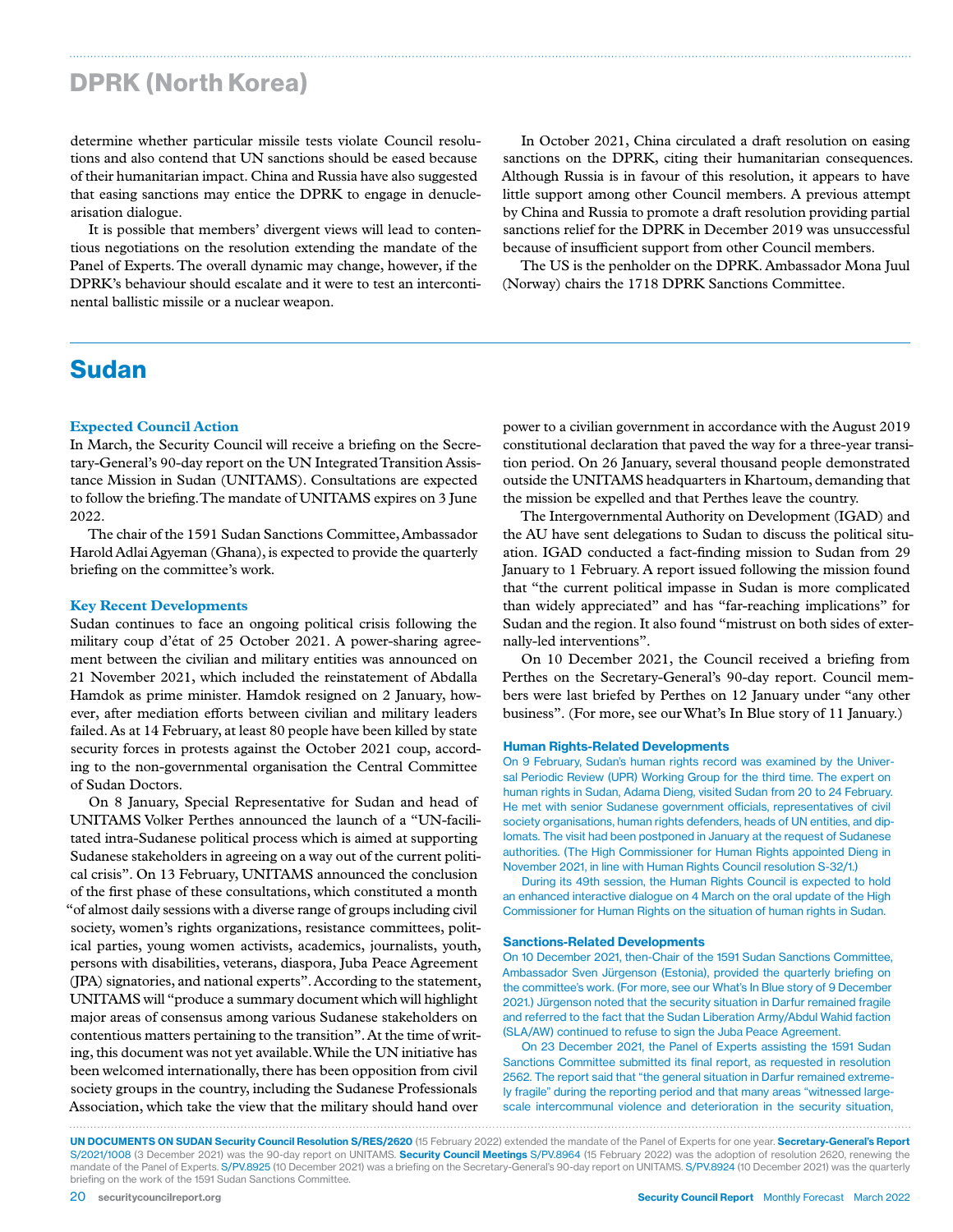### Sudan

described by many interlocutors as the worst in recent years". The violence included incidents of sexual assault and rape of women and girls.

The report noted that implementation of the JPA has been slow and that the unstable political situation along with economic issues have negatively affected the implementation of the Darfur-related provisions. The Panel of Experts found that violations of the arms embargo continued, with arms being transferred into Darfur without any requests for exemptions being submitted. In addition, implementation of the travel ban and asset freeze remained challenging because of a lack of cooperation by the government and regional countries.

On 15 February, the Council unanimously adopted resolution 2620, extending the mandate of the Panel of Experts assisting the 1591 Sudan Sanctions Committee until 12 March 2023. The resolution expressed the Council's intention to consider by 31 August establishing clear, well-identified and realistic key benchmarks, with readiness to consider adjusting measures to respond to the situation in Darfur, given the evolving situation on the ground. It requested the Panel of Experts to submit an interim report on its activities by 12 August and a final report by 13 January 2023, along with updates every three months on its work. (For more, see our What's In Blue story of 14 February.)

#### **Key Issues and Options**

A key issue is monitoring the political situation in Sudan. In this regard, Council members will closely follow mediation efforts, including the role played by UNITAMS, and it could seek one or more updates from the mission's leadership on political developments, in addition to the expected briefing on UNITAMS.

Another key issue is the crackdown on protesters since 25 October 2021. Some Council members may seek to emphasise the need to conduct timely investigations into casualties during the demonstrations and the importance of accountability for this violence.

A further issue is the situation in Darfur, especially after looting and attacks against UN facilities, equipment and supplies that took place during December 2021 by unknown armed groups, as well as the levels of intercommunal violence and insecurity described in the final report of the Panel of Experts.

#### **Council Dynamics**

Negotiations on resolution 2620 extending the mandate of the Panel of Experts were difficult. It seems that one of the most challenging aspects of the negotiations pertained to the issue of benchmarks by which to review the sanctions regime, particularly the timeline for their consideration and which benchmarks to endorse. Members such as China, India, Russia, the A3 (Gabon, Ghana and Kenya), and the United Arab Emirates would have liked to see the Council endorse benchmarks as soon as possible. Other members expressed the position that it was not the right time to consider endorsing any benchmarks, given the ongoing political crisis. In an apparent compromise, resolution 2620 set a 31 August deadline for the Council to consider establishing benchmarks. During the negotiations, there were also clear divergences relating to the preambular language, including on how to characterise the situation in Sudan and Darfur, and on what language was deemed appropriate to be included in a resolution renewing a sanctions regime. (For more, see our What's In Blue story of 14 February.)

Following the adoption, the US said that Sudan must resolve the current political crisis and that "a restored transitional government" should advance the implementation of the JPA. The statement also highlighted the levels of intercommunal violence in Darfur, adding that "violence worsened in 2021 as the Sudan's political crisis became protracted". In its statement, China noted that "the security situation in Darfur is generally stable" but fragile, and it condemned a recent attack against UN staff, calling for it to be investigated. China and Russia both emphasised the need to establish benchmarks by which to review the sanctions regime by 31 August, adding that these should be clear, realistic and achievable.

The UK is the penholder on Sudan, and the US is the penholder on Sudan sanctions. Ambassador Harold Adlai Agyeman (Ghana) chairs the 1591 Sudan Sanctions Committee, as of January. The vice-chair for 2022 is Ireland.

# Democratic Republic of the Congo

### **Expected Council Action**

In March, the Security Council will hold a briefing on the situation in the Democratic Republic of the Congo (DRC). Bintou Keita, the Special Representative and head of the UN Organization Stabilization Mission in the DRC (MONUSCO), is the anticipated briefer. Consultations are expected to follow the briefing.

### **Key Recent Developments**

On 20 December 2021, the Security Council adopted resolution 2612, extending MONUSCO's mandate for another year. It also welcomed the mission's transition plan, which was developed on the basis of the progressive and phased drawdown of MONUSCO endorsed by resolution 2556 of 18 December 2020. In the resolution, the Council further requested the mission to withdraw from Tanganyika province by mid-2022 and consolidate its presence in

Ituri, North Kivu and South Kivu provinces, where security challenges persist.

It has been nine months since the government declared a state of siege to address insecurity in the eastern provinces. However, the security situation continues to deteriorate, and serious concerns remain about the protection of civilians and respect for human rights and international humanitarian law. On 1 February, militias belonging to the Coopérative pour le développement du Congo (CODE-CO) attacked the Savo camp for internally displaced persons in Ituri province, which left at least 58 civilians dead and more than 40 injured. According to OCHA, "Ituri province is experiencing a cycle of armed violence amid inter-communal tensions", making it the province "with the highest number of people in need at 2.9 million people".

On 4 February, Security Council members issued a press

UN DOCUMENTS ON THE DRC Security Council Resolution S/RES/2612 (20 December 2021) extended the mandate of MONUSCO until 20 December 2022. Security Council Meeting Record S/PV.8936 (20 December 2021) was a Security Council briefing on the situation in the DRC. Security Council Press Statement SC/14787 (4 February 2022) was on the situation in DRC.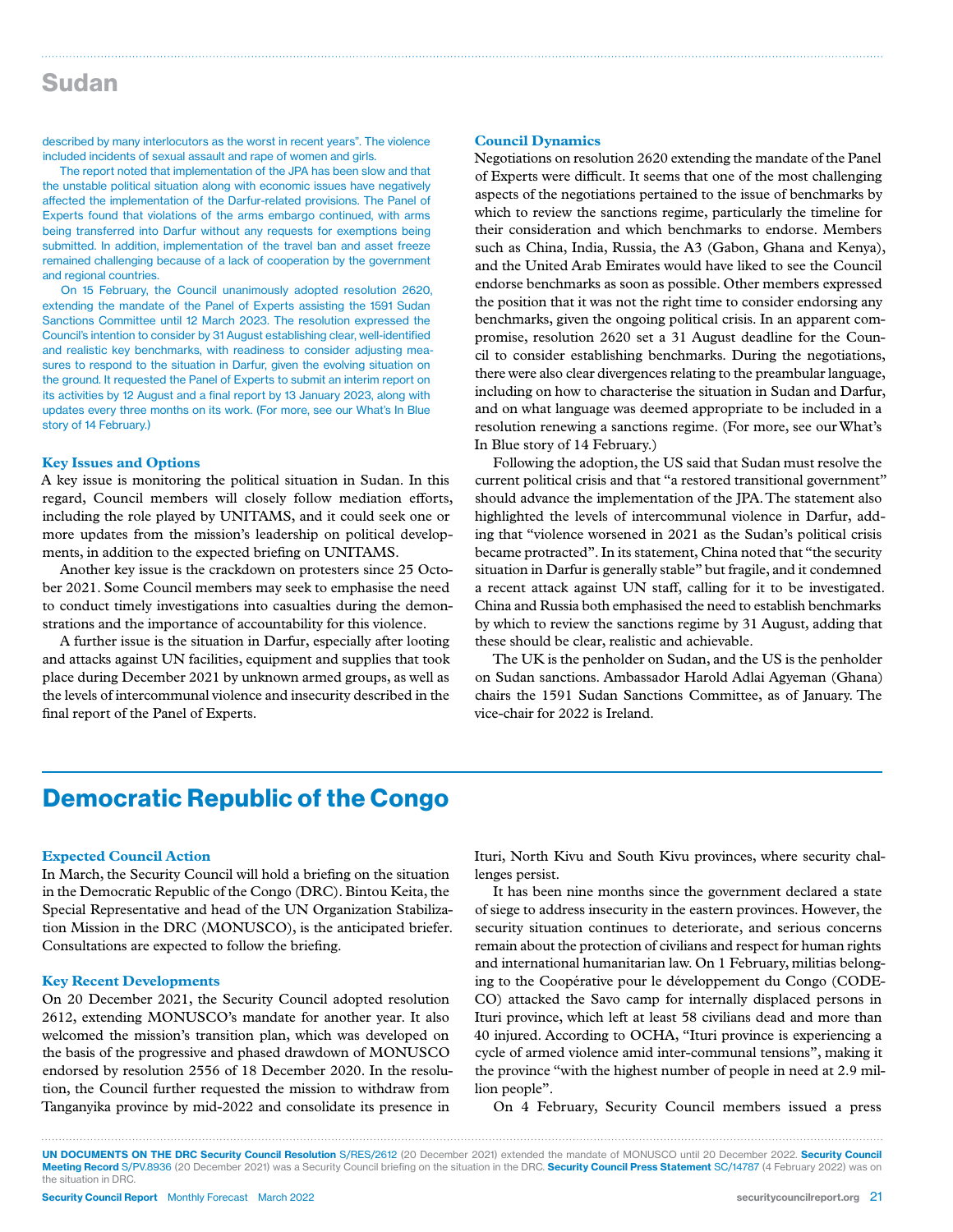# Democratic Republic of the Congo

statement condemning the attack by CODECO militias and expressing concerns over increased armed group activities in eastern DRC. MONUSCO's Force Intervention Brigade has stepped up its operations to deter the activities of armed groups and provide security for the communities affected by the recent attacks. In November 2021, the DRC and Uganda also launched a joint military operation in eastern DRC targeting the Allied Democratic Forces (ADF), an armed group affiliated with the Islamic State in Iraq and the Levant (ISIL/Da'esh) and responsible for several deadly attacks in eastern DRC and Uganda.

The tenth Summit of the Regional Oversight Mechanism of the Addis Ababa Framework Agreement, signed by the DRC and countries of the Great Lakes region to promote regional peace, security and stability, took place in Kinshasa on 24 February. President FélixTshisekedi, as current chair of the mechanism, highlighted the fight against armed groups in eastern DRC in his remarks at the summit. In January, Tshisekedi also took up the leadership of the Economic Community of Central African States (ECCAS), which will likely help him to advance his regional security and development agenda. At the AU summit in Addis Ababa in early February, Tshisekedi handed over the rotating AU chairmanship to President Macky Sall of Senegal.

Meanwhile, the political situation in the DRC remains tense. On 29 January, the Union for Democracy and Social Justice (UDPS), President Tshisekedi's party, decided to remove its interim leader Jean-Marc Kabund from his position, allegedly for his involvement in negotiations with the leaders of former President Joseph Kabila's party in 2019. He is said to be an influential political figure and the architect of the Union Sacrée, the governing coalition that replaced the alliance between President Tshisekedi and former President Joseph Kabila. Kabund had resigned as vice president of the national assembly on 14 January, after the Republican Guard reportedly raided his house.

In early February, the Congolese authorities arrested François Beya Kasonga, the president's special security advisor, allegedly for national security reasons. Kasonga is said to have once headed the country's National Intelligence Agency. While the Congolese authorities have not given details about Kasonga's arrest, there was talk of a foiled coup on social media, and the president's spokesperson was quoted as saying that "the government has 'serious evidence' of a national security threat" and that "no attempt to destabilize democratic institutions will be tolerated". While this could be seen as an effort by President Tshisekedi to consolidate power ahead of the country's election in 2023, some analysts view it as an indication of a possible fracture within the ruling coalition, creating fears of political uncertainty.

Five years after the murder of two members of the DRC Sanctions Committee's panel of experts, Zaida Catalán and Michael Sharp, in Kasai province in March 2017, a DRC military court sentenced 51 people to death, many of whom were tried in absentia. In reacting to this decision, the UN reaffirmed its support for the Congolese authorities in pursuing justice for the murders of the two UN experts and those Congolese nationals killed with them. However, it opposed the use of the death penalty and urged the country to maintain its moratorium on capital punishment.

#### Human Rights-related Developments

In resolution 48/20, the Human Rights Council renewed the mandate of the team of international experts on the situation in Kasai and extended it to encompass the entire national territory of the DRC. The HRC requested an oral update from the team during its 49th session, scheduled to take place from 28 February to 1 April. The High Commissioner for Human Rights, Michelle Bachelet, will also present an oral update on the situation of human rights in the DRC at the same session.

On 8 February, the spokesperson for the UN High Commissioner for Human Rights, Liz Throssell, issued a statement expressing deep concern at ongoing incidents of "deadly ethnically-motivated attacks" on internally displaced people's (IDP) camps by armed groups in eastern DRC. Throssell noted that OHCHR had documented ten attacks on IDP sites in 2021 in Ituri, North Kivu and South Kivu, and that at least 106 people were killed, 16 were injured and at least seven women were subjected to acts of sexual violence in these attacks. She observed that the regional military authorities had launched a preliminary investigation into a recent attack on 1 February on the Plaine Savo IDP camp, and called on the government to investigate the attacks on other IDP camps and ensure that the investigations are "independent, effective and transparent". She emphasised the need for those responsible to face justice and underscored that OHCHR colleagues in MONUSCO are ready to provide technical and logistical support to the authorities.

#### **Key Issues and Options**

The key issue for Council members to consider is how to tackle insecurity in eastern DRC. They may want to hear from Keita what MONUSCO, particularly its Force Intervention Brigade, is doing to prevent, deter and stop armed groups by carrying out unilateral and joint operations with the Congolese armed forces (FARDC) in line with resolution 2612. Of particular concern would be how to enhance the protection of civilians, including those sheltering in camps for internally displaced persons. These camps have recently become more frequent targets of attacks by armed groups.

A related issue is what can be done to promote an integrated regional approach in addressing the threats posed by armed groups. Council members might be keen to know about the level of cooperation between MONUSCO and the joint military operation by Ugandan and Congolese armed forces against the ADF. They might also be interested to learn more about the outcome of the tenth Summit of the Regional Oversight Mechanism.

Another key issue is related to the emerging political fault lines in Kinshasa, which could undermine political stability as the country gears up to hold elections next year. Council members could reiterate their call on Tshisekedi to remain committed to delivering the governance, security and economic reforms in his government's programme of action for 2021-2023.

A possible option is for Council members to issue a press statement reaffirming support to MONUSCO in its efforts to respond to armed groups operating in eastern DRC, encouraging a regional approach to promote durable peace and stability in DRC and the Great Lakes region, and urging DRC political stakeholders to remain focused on creating conditions favourable for holding peaceful and credible elections in 2023.

#### **Council Dynamics**

There is general support among Council members for MONUS-CO's work and the mission's gradual drawdown. This was reflected by resolution 2556, in which the Council endorsed the mission's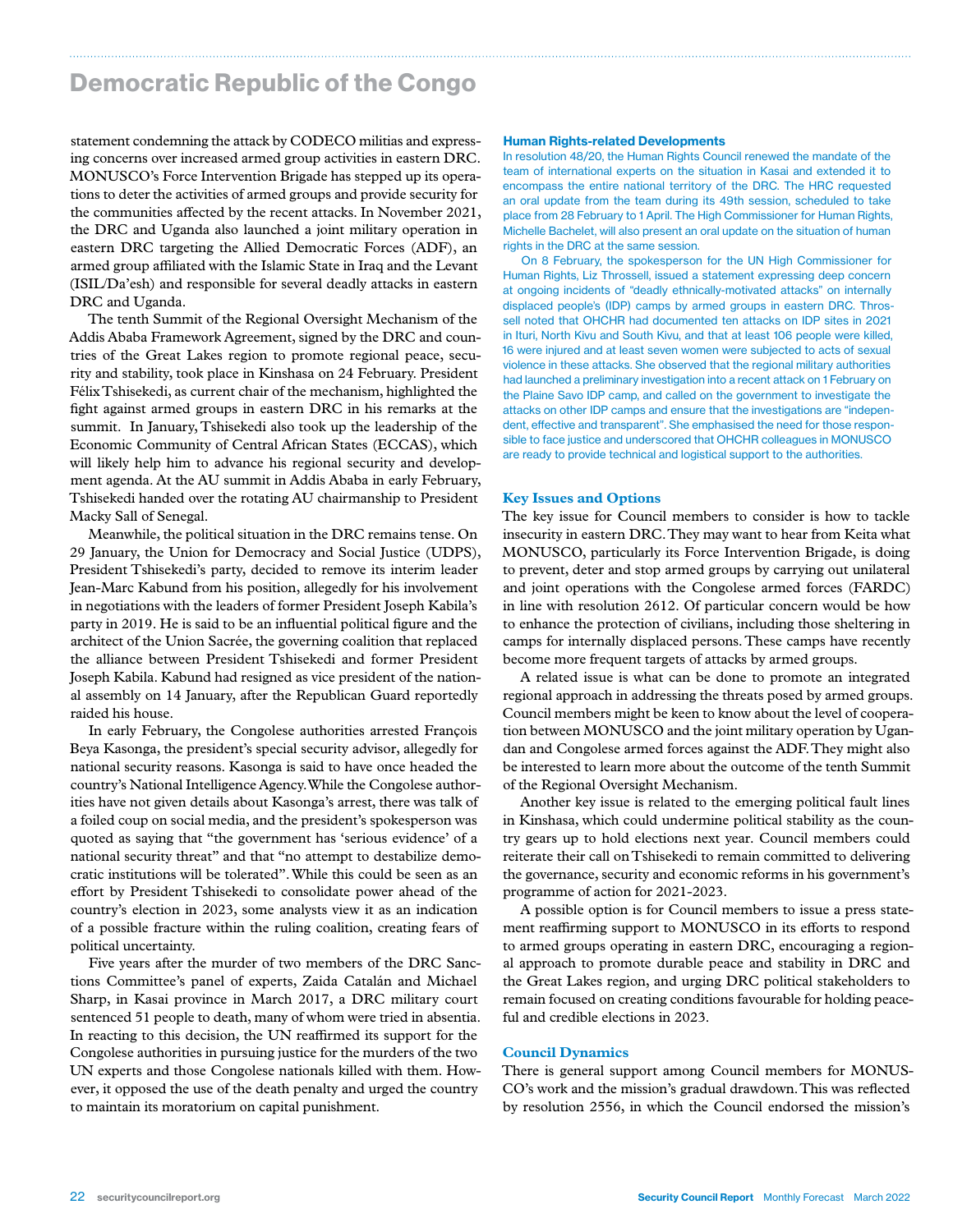# Democratic Republic of the Congo

transition plan, developed with the government and with the involvement of civil society representatives. During this month's briefing, Council members might be interested to learn about the implementation of the transition plan and the progress made towards achieving its benchmarks and indicators.

In the face of a deteriorating security situation in the eastern provinces and its impact on the civilian population, the protection of civilians will continue to be a major focus for Council members. The

# Somalia

#### **Expected Council Action**

In March, the Council is expected to consider a resolution reauthorising the AU mission in Somalia. At the time of writing, the Council was considering how to proceed regarding the Somali antipiracy measures set to expire on 31 March.

#### **Key Recent Developments**

On 21 December 2021, the Council unanimously adopted resolution 2614, a three-month technical rollover authorising the current AU Mission in Somalia (AMISOM). This timeframe was intended to allow for further discussions between the AU and the Somali federal government to resolve disagreements concerning the future of the AU mission. The dispute between Somalia and the AU delayed the finalisation of three key documents on future security arrangements in Somalia requested by resolution 2568 of 12 March 2021. Somalia envisaged a reconfigured version of AMISOM as the best option to promote the efficient and gradual transition of security responsibilities to its security forces, while the AU preferred an AU-UN multidimensional mission financed by UN assessed contributions.

Through this resolution, the Council reauthorised AMISOM's presence until 31 December 2021 and requested an update of the mission's concept of operations (CONOPS), to be developed jointly by Somalia and the AU by August 2021. It further requested from the Secretary-General proposals for the strategic objectives, size and composition of a reconfigured AU mission, which was due by September 2021, and for continued UN logistical support for the UN Assistance Mission in Somalia and the Somali security forces alongside a reconfigured AU mission, which was due by the end of October 2021. All of these requests were delayed because of the different perspectives of the UN and the AU on the future of the AU peace operation in Somalia.

As the 31 December 2021 expiration of resolution 2568 approached, talks between the Somali government and the AU were still ongoing. That led the UK, the penholder on Somalia, to propose the three-month technical rollover until 31 March. In their explanations of vote following the adoption, France called for a swift conclusion to the talks, the UK requested all stakeholders to engage in good-faith discussions and the US urged the parties to reach an agreement before February.

Since then, significant progress has been made in shaping a new

search for non-military solutions to the security problem in eastern DRC is another important issue that Council members continue to highlight in their interventions, and they may continue to reiterate their support for a regional approach through the cooperation of countries of the Great Lakes region.

France is the penholder on the DRC. Ambassador Michel Xavier Biang (Gabon) chairs the 1533 Sanctions Committee.

security set-up for Somalia. Following a preliminary agreement in December 2021 between Somalia and the AU on a reconfigured AMISOM, representatives of Somalia, the AU Commission, and AMISOM held technical-level meetings between 17 and 21 January in Addis Ababa, which resulted in an outcome document outlining the parameters and strategic objectives for a new AU mission in Somalia.

The new mission is referenced in the document as "the AU Transitional Mission to Somalia (ATMIS)", and the document foresees the gradual handover of security responsibilities to Somali security forces by the end of 2023 in accordance with the Somali Transition Plan. The document also includes the option of increasing the number of troop-contributing countries. Subsequent consultations between 28 January and 9 February in the "Quartet" format (Somalia, the AU, the EU, and the UN) led to the drafts of the requested updated CONOPS; the proposal for the strategic objectives, size and composition of a reconfigured AU mission; and the associated logistical support package. Once finalised, these drafts are expected to be submitted to both the African Union Peace and Security Council and the UN Security Council for their approval.

Since the adoption of resolution 2608 on 3 December 2021, which renewed the anti-piracy measures for three months instead of the usual one year, the US, the penholder on the Somalia anti-piracy measures, and the EU Council members reportedly engaged with Somalia to avert discontinuation of the measures. In December 2021, Somalia, which must consent to the measures for the resolution to be adopted, advocated their discontinuation, citing an improvement in the security situation within its maritime borders. Somalia reiterated its position during the 15 February Council meeting on the situation in the country, noting that the measures had effectively curbed piracy and armed robbery at sea since their inception some 15 years ago. During the same meeting, the head of the EU Delegation to the UN, Olof Skoog, who briefed Council members, expressed hope that Somalia would agree to an extension of the measures for at least another nine months to allow for the EU naval mission EUNAVFOR Med Atalanta to continue operating off the coast of Somalia. Acting under the authorisations granted by the anti-piracy measures, the mission is authorised to protect vessels delivering aid for the World Food Programme; deters and suppresses piracy and armed robbery at sea; and monitors illicit fishing activities, weapons and drugs trafficking, and the illicit charcoal trade.

UN DOCUMENTS ON SOMALIA Security Council Resolutions S/RES/2614 (21 December 2021) reauthorised the AU Mission in Somalia (AMISOM) without substantive mandate changes until 31 March 2022. S/RES/2608 (3 December 2021) renewed the anti-piracy measures off the coast of Somalia for three months. Secretary-General's Reports S/2022/101 (8 February 2022) was on the situation in Somalia, covering developments from 6 November 2021 to 31 January 2022. S/2021/920 (3 November 2021) was the annual report on the situation regarding piracy and armed robbery off the coast of Somalia. Security Council Letters S/2021/859 (4 October 2021) was from the Security Council in response to the Secretary-General's request for an extension of the deadlines to submit proposals on a reconfigured AMISOM.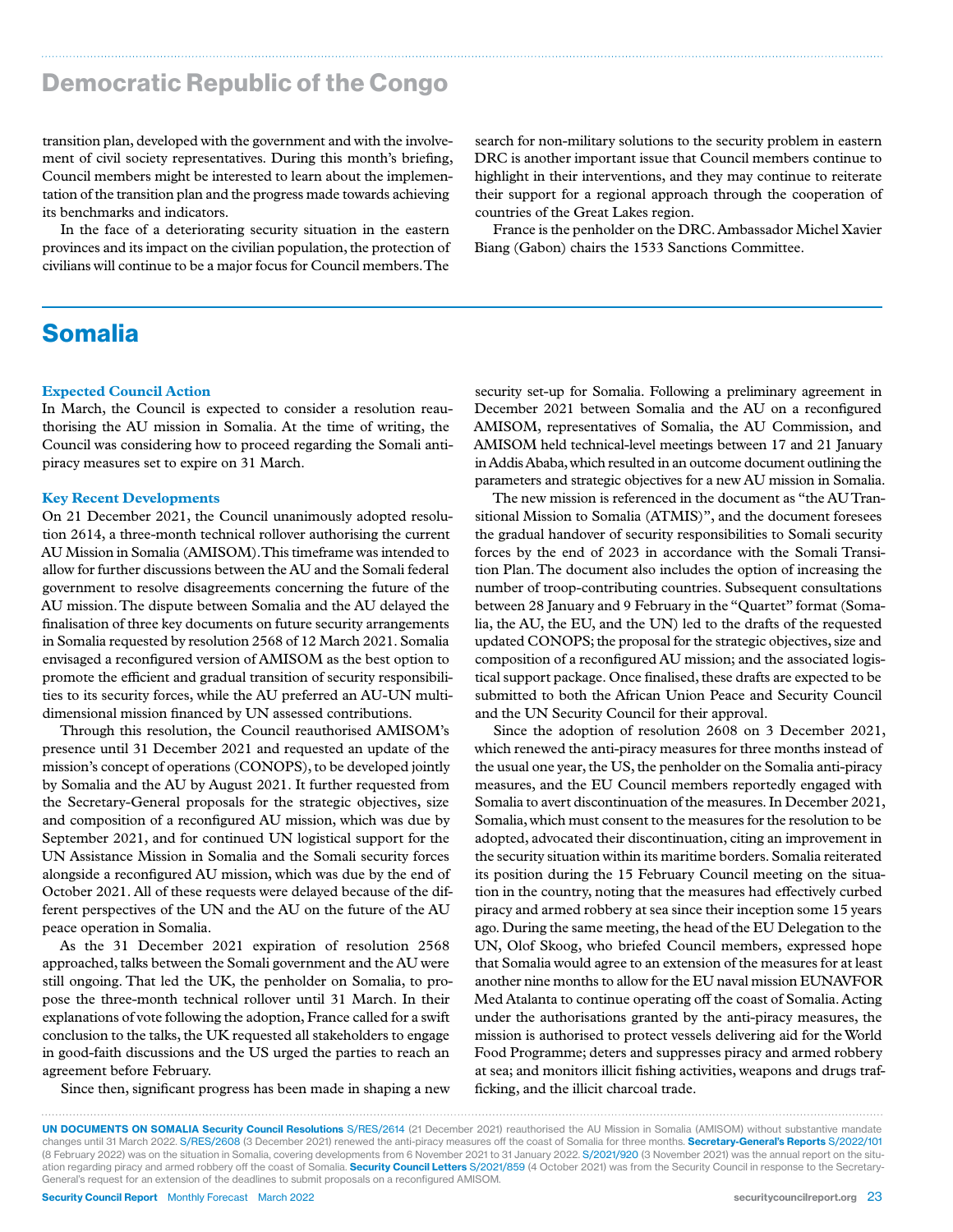### Somalia

#### Sanctions-related developments

On 24 February, Ambassador Jim Kelly (Ireland) delivered the periodic briefing by the Chair of the 751 Somalia Sanctions Committee, covering the committee's activities during the last 120 days. These included a meeting with the panel of experts on Somalia, which presented its programme of work to the committee, following the panel's appointment on 16 December 2021. During its mandate, the panel intends to focus its work on Al-Shabaab finances; on the group's structure; its activities regarding child recruitment and genderbased violence; on smuggling and trafficking of weapons; Somalia's weapons and ammunitions management; and the implementation of the ban on charcoal trade. During that meeting, the committee reportedly welcomed the continued improvement of the panel's relationship with the Government of Somalia. Kelly also referenced the 18 February listing by the committee of Ali Mohamed Rage, the spokesperson of Al-Shabaab, for "engaging in or providing support for acts that threaten the peace, security or stability of Somalia, including acts that threaten the peace and reconciliation process in Somalia, or threaten the Federal Government of Somalia or AMISOM by force."

### **Key Issues and Options**

Despite the agreements reached thus far among the Quartet regarding the future of an AU presence in Somalia, several key issues appear to require continued attention. Predictable and sustainable financing will continue to be a major issue. The EU, which has provided the bulk of funding for AMISOM over the years, has yet to make a determination on whether, and at what level, it would support a new AU mission in Somalia. It is unlikely that any such decision would be made before the new mission's concept of operations, strategic objectives, and UN logistical support package are finalised.

Another important issue is the need to enhance the capacity of Somali security forces, as the new mission is expected to fully transfer security responsibilities to Somalia by 2023. The new successor mission hinges on the effective implementation of The Somali Transition Plan, the document outlining the gradual handover of security responsibilities from the AU to the Somali National Army.

Consultations on the planning documents for a new AU mission are expected to be finalised in March. Should the drafts not be finalised in time for negotiations to commence ahead of the 31 March deadline, however, the penholder may consider another short technical rollover of AMISOM's authorisation to maintain pressure on all parties to reach a final agreement while allowing additional time for consultations to conclude.

The national elections in Somalia are another key issue for the Council. The polls for the ongoing lower house (House of the Peoples) elections were scheduled to be finalised by 25 February. On that day, some hundred seats remained unfilled. On 24 February, Prime Minister Mohamed Hussein Roble convened a national

consultative meeting to discuss the delay. The forum decided to extend the deadline for completion until 15 May. The finalisation of lower house elections is expected to pave the way for the presidential election, now likely to take place in June.

Depending on the progress of the electoral process, a Council product may either urge (or welcome) the completion of Somalia's long-delayed lower house elections. Such a product could also outline elections-related security requirements for a new AU mission.

Another issue is the future of anti-piracy operations, including whether to readjust or discontinue these measures. The Council may consider engaging Somalia and the EU in an informal interactive dialogue to discuss mutually acceptable options regarding the future of the measures.

### **Council and Wider Dynamics**

Council members continue to express different views on the funding of the AU mission. During the 15 February Council meeting on Somalia, the A3 (Gabon, Ghana and Kenya) reiterated the AU's position, which calls for the utilisation of UN assessed contributions to fund the mission. Representing the largest donor to AMISOM, Skoog noted the continued willingness of the EU to support a reconfigured AU mission in Somalia but added that "there is no support for more of the same" and that Somalia needed a "fresh, holistic approach" to address its security challenges.

The new mission structure, with the potentially larger number of troop contributors and the revised command arrangement envisaged for ATMIS, may also change the dynamics among troop-contributing countries. A national representing the largest contingent of ATMIS is expected to serve as the mission's force commander. Additional countries that may contribute to ATMIS forces alongside the current member states represented in AMISOM (Burundi, Djibouti, Ethiopia, Kenya and Uganda) have yet to be confirmed at the time of writing.

Several Council members are likely to advocate, to various degrees, for the continuation of the anti-piracy measures. During the 15 February Council meeting, the US, which is the penholder on Somalia piracy, expressed its hope that the measures would be renewed unanimously. France, as an EU member with an interest in the EU's anti-piracy operation "Atalanta", said that it had worked very closely with Somalia to be able to produce a draft resolution that would be agreeable to Mogadishu. The UK acknowledged that Somalia prefers to replace the measures with a bilateral maritime cooperation framework but recommended a continuation of the measures until such a framework is in place.